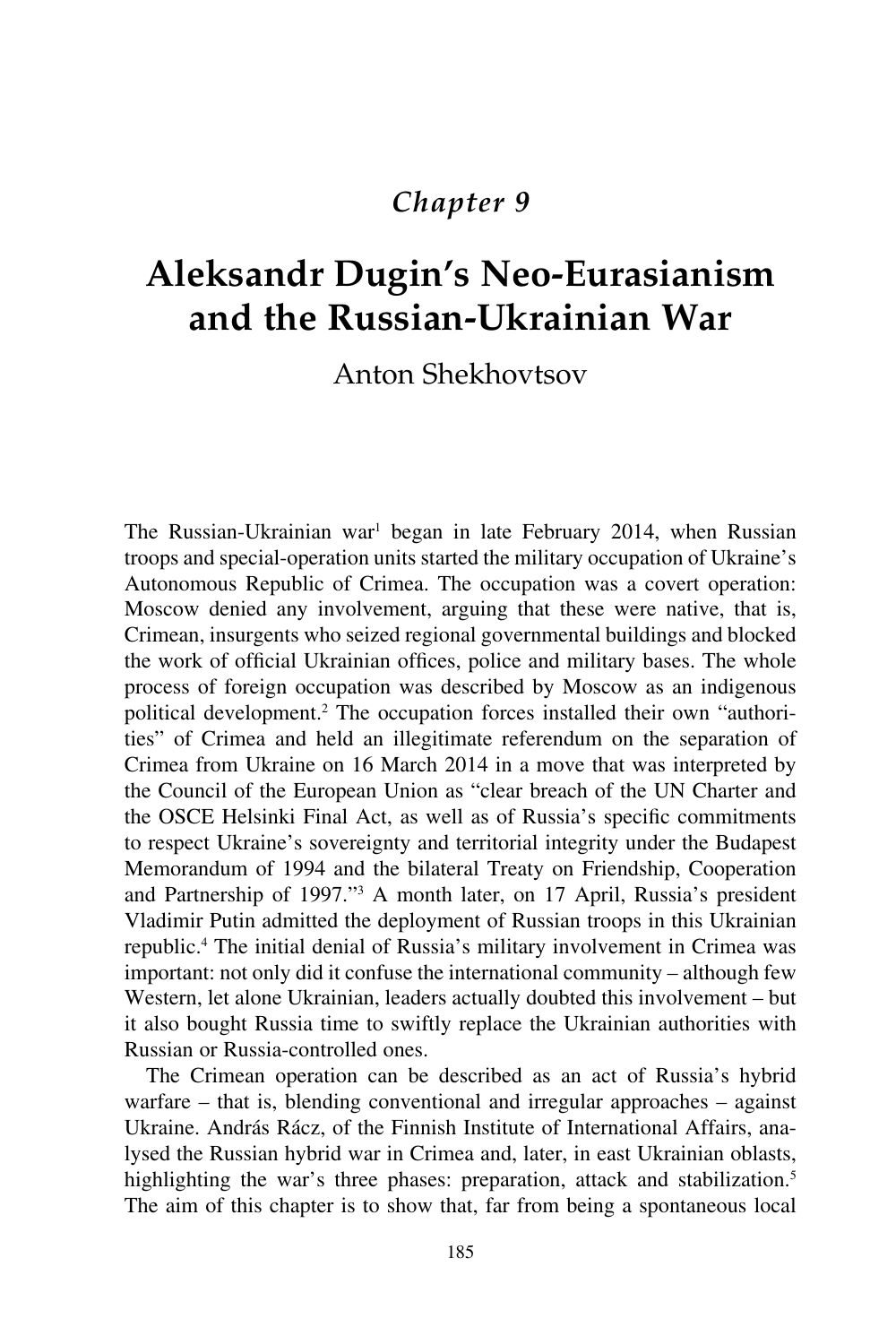uprising, the first stages of the Russian-Ukrainian war were characterized by significant involvement of various representatives of Russian far-right movements. This chapter focuses on the involvement of one such movement underpinned by Aleksandr Dugin's neo-Eurasianism that, on the basis of existing research,<sup>6</sup> can be defined as an ideology centred on the idea of building a totalitarian, Russia-dominated Eurasian Empire that would challenge and eventually defeat its eternal adversary represented by the United States and its Atlanticist allies. More specifically, this chapter shows that Russian neo-Eurasianists had sought to be – and indeed became – involved, both directly and indirectly, in the first two phases of Russia's hybrid war identified by Rácz. In particular, the neo-Eurasianists encouraged dissatisfaction with the Ukrainian authorities, strengthened the pro-Russian separatist movement in Eastern Ukraine, fuelled ethnic and social tensions, launched disinformation actions and declared alternative political centres.

To that end, I first briefly discuss the approach of Dugin's neo-Eurasianism towards Ukraine, and then trace the connections between Russian neo-Eurasianists and their Ukrainian allies during the preparatory (2005–2013) and attack (2014) phases of the Russian-Ukrainian war.

## **Ukraine in the Neo-Eurasianist Perspective**

The first references to Ukraine based on Dugin's geopolitical theories appeared in the first half of the 1990s when Dugin was a co-leader of the extreme right Natsional-Bol'shevistskaia Partiia (National-Bolshevik Party, NBP) that he co-founded with Russian ultranationalist avant-garde writer Eduard Limonov in 1993.<sup>7</sup> The 1994 political programme of the NBP clearly enunciated that it did not consider the current borders of either Russia or the post-Soviet states as fixed or uncontested. The NBP's programme declared that the party would denounce the Belavezha Accords, which dissolved the Soviet Union and founded the Commonwealth of Independent States (CIS) in 1991, and revise the borders of Russia. Furthermore, NBP's Russia would annex the territories of post-Soviet states "where the Russian ethnic population constituted more than 50% of the overall population through local referenda and their support from the Russian side." Particular territories to be annexed by National Bolshevik Russia were also named: Crimea (Ukraine), Northern Kazakhstan and the Narva region (Estonia).8

Dugin's neo-Eurasianist works, most importantly, *Osnovy geopolitiki* (The Foundations of Geopolitics), which had been published shortly before he left the BNP,<sup>9</sup> proposed a more detailed and elaborate view on Ukraine.

For Dugin, Ukraine as a state, "makes no geopolitical sense": Ukraine "does not possess any peculiar cultural message of universal significance, or geographical uniqueness, or ethnic exceptionalism."10 Moreover, for Dugin,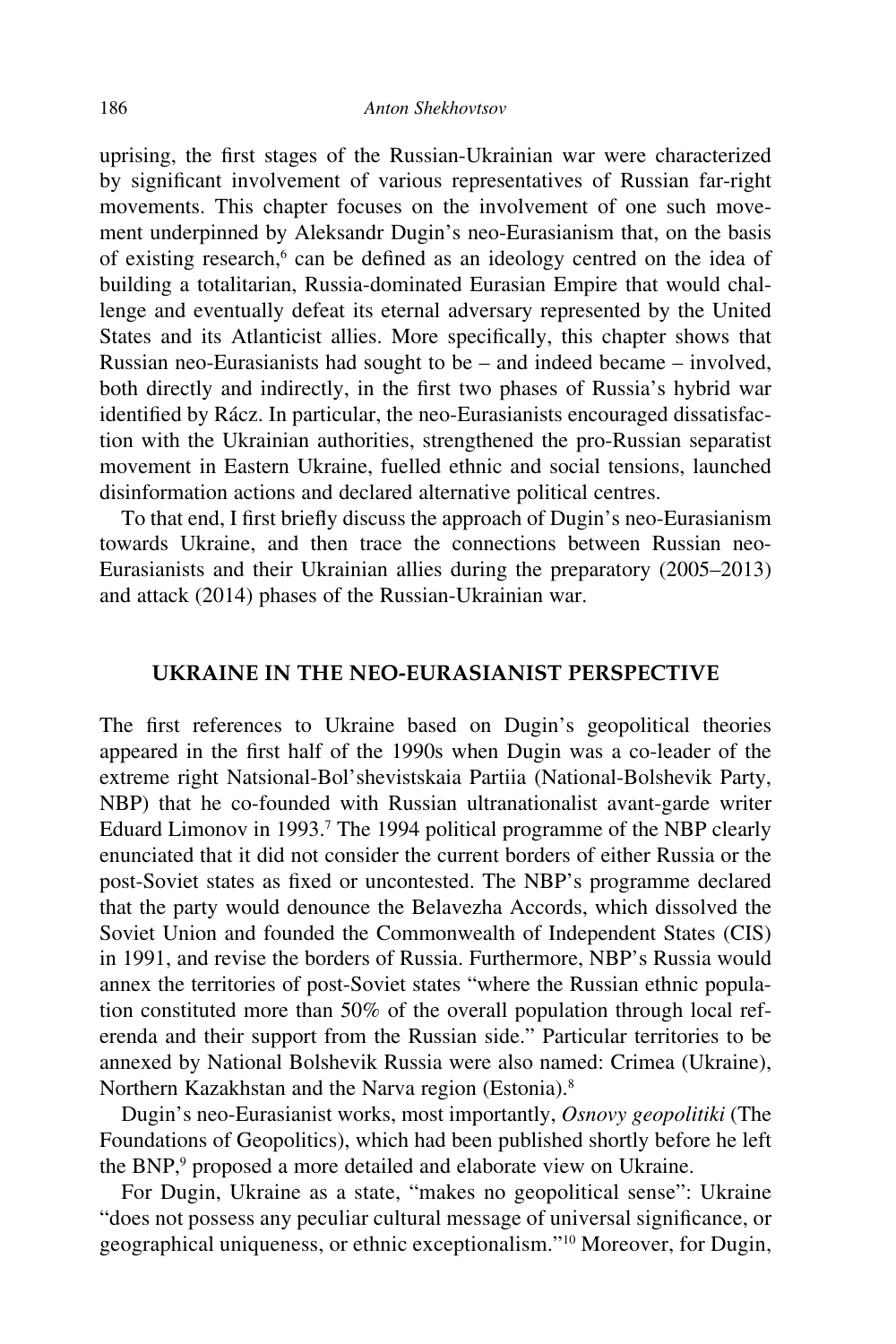the territory of Ukraine is torn between the Eurasian heartland (Russia) and the West; it can only exist as a cordon sanitaire between these two alleged geopolitical centres of power. As such, it undermines the security of Eurasia:

The sovereignty of Ukraine represents such a negative phenomenon for Russian geopolitics that it can, in principle, easily provoke a military conflict. ... Ukraine as an independent state with some territorial ambitions constitutes an enormous threat to the whole Eurasia, and without the solution of the Ukrainian problem, it is meaningless to talk about the continental geopolitics. ...

The existence of Ukraine in its current borders and with a current status of "a sovereign state" is identical to an enormous blow to the geopolitical security of Eurasia and to the military incursion on its territory.

Continued existence of unitary Ukraine is inadmissible. This territory must be divided into several zones corresponding to the range of geopolitical and ethnocultural realities.<sup>11</sup>

Dugin distinguished four ethnocultural regions, or "geopolitical constituents," of Ukraine: "Western Ukraine," "Little Russia"12 (Ukrainian territories to the east of the Dnieper river), "Right bank of the Dnieper river" (Ukrainian territories to the west of the Dnieper river but not including Western Ukraine) and, finally, Crimea.<sup>13</sup>

"Western Ukraine," according to Dugin, consists of Volhynia, Galicia and Transcarpathia, and is alien to the Russian culture and, hence, to the Eurasian heartland. Rather, "Western Ukraine" belongs to Mitteleuropa (Middle Europe) dominated by Berlin and consisting of Germany, Italy and most of the territories of the former Austro-Hungarian Empire. Thus, the entirety of "Western Ukraine" needs to be severed from the rest of Ukraine. In a later article Dugin argued that "Western Ukraine" belonged to Mitteleuropa even if, in ethnic terms, "West Ukrainians" were of Slavic origin.14

Neo-Eurasianism holds that the "Great Russian ethnic group" and Orthodox "little Russian population" dominate "Little Russia," which is linked to Russia in terms of culture, history, ethnos and religion. This zone may constitute "an independent geopolitical region with a broad autonomy, but in an unconditional and solid union with Moscow."15

In its turn, the "Right bank of the Dnieper river," or "Central Ukraine," "is ethnically dominated by little Russian ethnos and language, but the prevalent denomination there is Russian Orthodoxy."16 In the neo-Eurasianist doctrine, this implies that "Central Ukraine," like "Little Russia," fully belongs to the Eurasian heartland.

Finally, Crimea should be granted "a special status and provided with a maximum autonomy under Moscow's direct strategic control, but with due consideration of socio-economic interests of Ukraine and ethno-cultural demands of the Crimean Tatars."17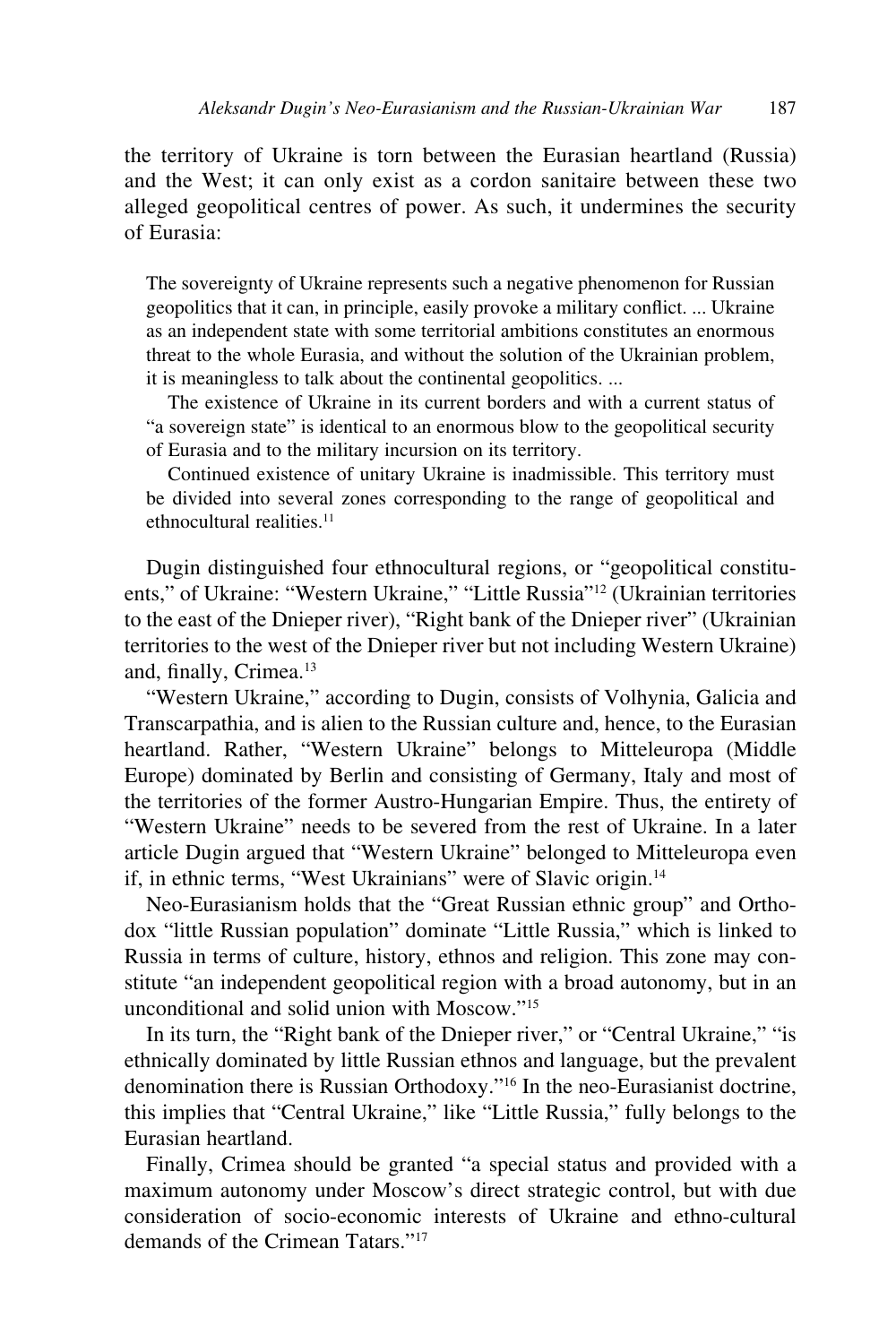The Russian-Georgian War in August 2008 radicalized, to a certain degree, Dugin's views. He seemed to welcome the decision of Germany's chancellor Angela Merkel, France's president Nicolas Sarkozy and the United Kingdom's prime minister Gordon Brown to refuse offering the NATO Membership Action Plan to Georgia and Ukraine at the 20th NATO Summit held in Bucharest in April 2008. According to Dugin, that refusal was a grace period granted to Russia by "Old Europe," which was, according to him, resisting the forces of Atlanticism so that Russia could strengthen itself. The war in August 2008, however, marked the end of this "grace period." For Dugin it was a watershed: Russia had to act decisively if it wanted to position itself as a global power. Thus, Dugin actively supported Russia's invasion of Georgia and craved for the complete occupation of that country. For him, the Russian-Georgian war was an existential battle against Atlanticism beyond Russia and Georgia: "If Russia decides not to enter the conflict ... that will be a fatal choice. It will mean that Russia gives up her sovereignty. ... We will have to forget about Sevastopol [i.e. the Ukrainian city located in Crimea]."<sup>18</sup>

Dugin's book *Chetvertaia politicheskaia teoriia* (The Fourth Political Theory),<sup>19</sup> published after the Russian-Georgian War, reflects his radicalized neo-Eurasianist views on Ukraine. On the one hand, he repeated the thesis of a Ukraine comprised of antagonistic zones: "Little Russia is narrower and wider than Ukraine. In Ukraine, there are several large geopolitical enclaves: Galicia, Volhynia, Crimea, Novorossiia [New Russia],<sup>20</sup> part of which is within Russia's borders."<sup>21</sup> On the other hand, given his perception of the Russian-Georgian war as the intensification of the alleged Atlanticist attack on Russia (and Eurasian heartland), Dugin argued that time was running out "to disrupt the annexation of Ukraine by the Atlanticist empire."22 By the "annexation," Dugin meant, first and foremost, Ukraine's presumed bid for NATO membership.

It was high time that Russia started "to break the ground of the CIS space for the construction of a new imperial building."23 Dugin believed that Russia could no longer rely on the French-German negative attitudes towards Ukraine's membership in NATO, and had to act on its own. He argued that "extending Russian influence in post-Soviet space" would not necessarily imply "direct colonisation in the old tradition." As he claimed: "In our world, more sophisticated and efficient network technologies are developed that allow to achieve the same results with the different means – with the use of information resources, social organisations, faith-based groups, and social movements."24 However, Russia's direct action was also possible:

It cannot be excluded that a battle for Crimea and Eastern Ukraine awaits us.

Only a short time ago, the most hot-headed among the Russian hawks presumed only an internal conflict in Ukraine, as well as political, economic and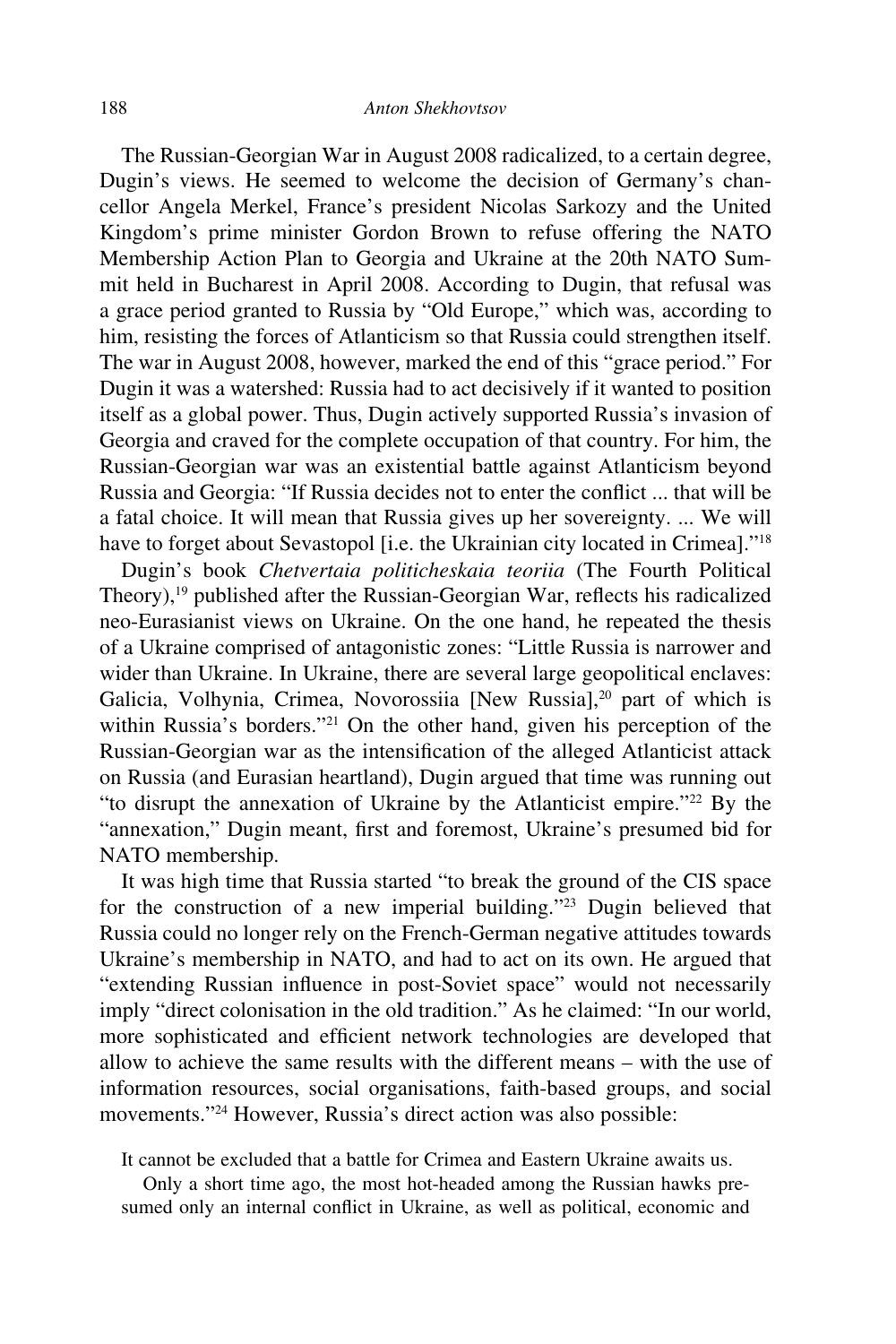energy pressure [on Ukraine] from the Russian side, but now a possibility of a direct military clash no longer appears unrealistic. Building an empire always incurs costs: [there are costs] for those who help Washington to build its global empire, and for those who want to assert an alternative structure of the world order based on multipolarity (in other words, for us).25

This brief discussion of Ukraine in the neo-Eurasianist perspective allows us to highlight several points. First, neo-Eurasianism considers Ukraine "an unnatural state" consisting of four major regions with allegedly different geopolitical loyalties. Second, a sovereign and united Ukraine constitutes a major threat to the geopolitical security of Russia and the envisioned Eurasian Empire. Third, in order to neutralize this threat a Russia guided by neo-Eurasianist principles needs to dismantle Ukraine as a sovereign state through non-military measures (or a combination of non-military and military resources, which can be defined as hybrid warfare) and put most of the Ukrainian territories, especially Crimea and "Eastern Ukraine" under Moscow's direct control.

#### **Gearing up for the war**

Dugin conceptualized the need for the destruction of Ukraine already in the 1990s, but specified the means for doing so in 2009 in his *Chetvertaia politicheskaia teoriia*. However, Dugin and neo-Eurasianist organizations became involved in the non-military measures aimed at undermining Ukraine's sovereignty and territorial integrity already in 2005.

The timing was determined by the Orange Revolution in Ukraine – a series of mass protests against the fraudulent "victory" of Ukraine's corrupt, pro-Russian prime minister Viktor Ianukovych in the 2004 presidential election.<sup>26</sup> The success of the Orange Revolution, which had led to the second run-off of the presidential election in which Ianukovych's contender, pro-Western Viktor Iushchenko, won, seemed to have scared Putin and the Russian ruling elites. They feared that a similar protest could take place in Russia and put an end to Putin's regime. The significant contribution of young, active Ukrainians to the success of the Orange Revolution prompted the Russian establishment to launch a pre-emptive defence force by reviving, mobilizing and consolidating a pro-regime youth movement. In order to counter the largely imaginary threat of a "colour revolution" in Russia, the authorities sanctioned the creation of several "patriotic" youth movements: "Nashi" (Ours), "Rossiia molodaia" (Young Russia), "Molodaia gvardiia" (Young Guard), and some others. One of those movements was Evraziiskii soiuz molodezhi (ESM, Eurasian Youth Union) – under the leadership of Pavel Zarifullin and Valerii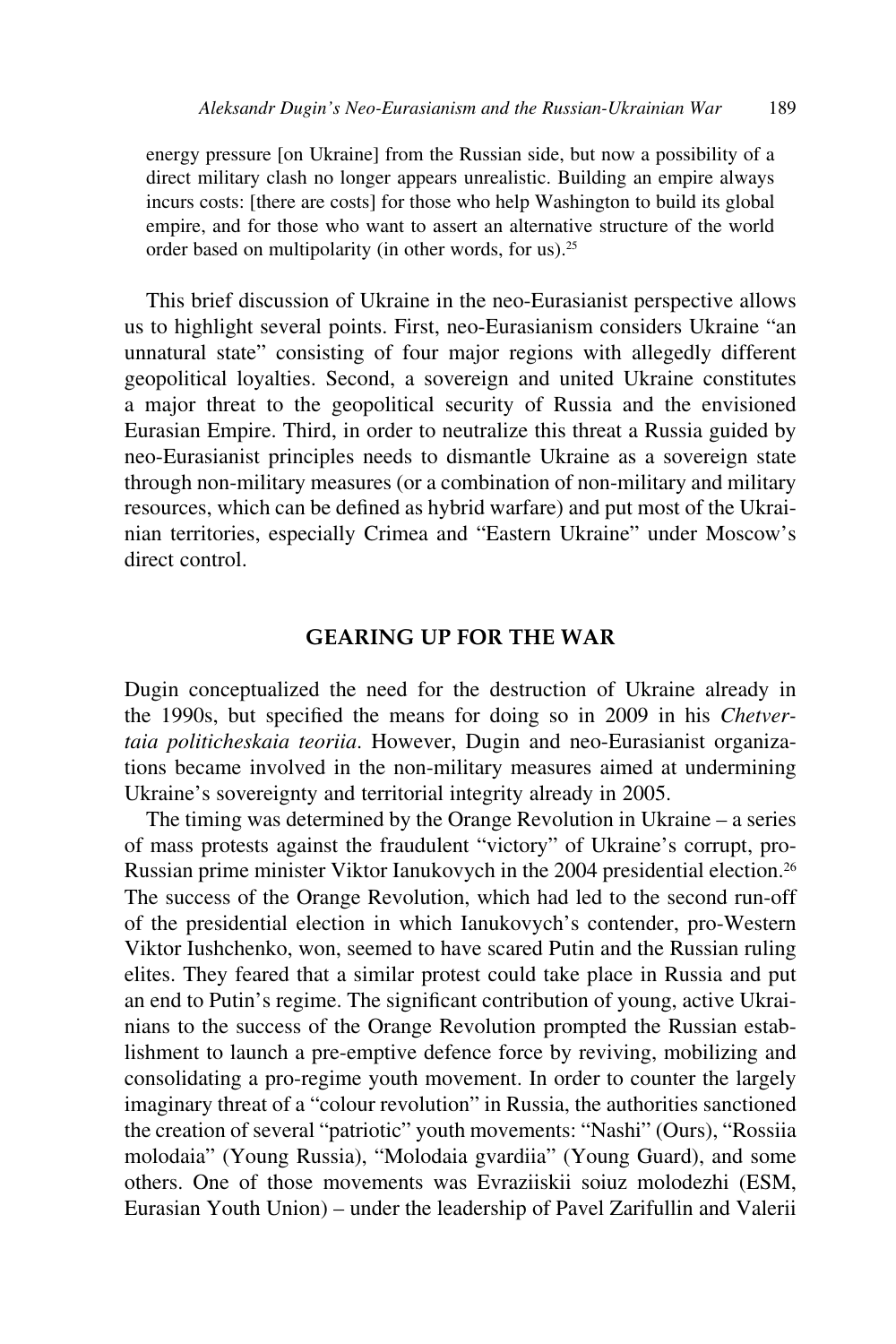Korovin – a National Bolshevik youth wing of Dugin's Mezhdunarodnoe evraziiskoe dvizhenie (MED, International Eurasianist Movement). It is unclear who funded the ESM from 2005, but an analysis of the Russia-based Centre of Economic and Political Reforms shows that the ESM received several presidential grants amounting to more than 18.5 million Russian roubles between 2013 and 2014.27

The ESM was active not only in Russia, but also in other countries, including Ukraine. Between 2005 and 2007, branches of the ESM were established in the Ukrainian cities of Kyiv, Kharkiv, Sumy, Sevastopol and some others. These branches cooperated with the Ukrainian cells of the NBP, as well as with Ukrainian far-right parties such as the Rus'kyi blok (Russian bloc), the misleadingly named Prohresyvna sotsialistychna partiia Ukrainy (Progressive Socialist Party of Ukraine, PSPU) led by Natalya Vitrenko, and Bratstvo (Brotherhood) headed by Dmytro Korchyns'kyi. Both Vitrenko and Korchyns'kyi were members of the Highest Council of Dugin's MED.28

The Ukrainian branches of the ESM remained on the margins of Ukrainian political life, while most of its activities were limited to anti-NATO protests and other similar anti-Western actions, and did not produce any significant result in terms of undermining the Ukrainian state. Moreover, some of the Ukrainian members of the ESM did not share the radical anti-Ukrainian ideas of neo-Eurasianism. For example, after two Russian members of the movement and one Ukrainian activist of the ESM vandalized Ukrainian state symbols on the Hoverla mountain in  $2007$ ,<sup>29</sup> this led to a split in the Ukrainian ESM, as many did not support this act of vandalism. This also led to the termination of any cooperation between the ESM and the Bratstvo party, and Korchyns'kyi left the Highest Council of the MED. The radicals, however, welcomed the act and were outspoken in their resentment of Ukraine's sovereignty and territorial integrity. Kostiantyn Knyrik, an ESM activist from the Crimean town of Bakhchisaray, made no secret of the anti-Ukrainian agenda of neo-Eurasianism: "Our foremost priority is to focus on the creation of the empire; the first goal is to break Crimea away from Ukraine. To join it to the empire first."30 Because of the anti-Ukrainian thrust of neo-Eurasianism and the Hoverla mountain incident, Pavel Zarifullin, the leader of the ESM, and Dugin himself were banned from entering Ukraine in 2006 and 2007 respectively.

The neo-Eurasianist movement largely disappeared from Ukraine by 2008, due to the 2007 split and the measures against the ESM on the part of the Sluzhba bezpeky Ukrainy (SBU, Security Service of Ukraine).<sup>31</sup> Some activists left the movement for ideological reasons, some moved to Russia to continue their anti-Ukrainian work outside the country itself, some joined other pro-Russian organizations and some abandoned political involvement completely. The minority stayed in the movement, but was hardly visible until the beginning of the Russian-Ukrainian war in 2014.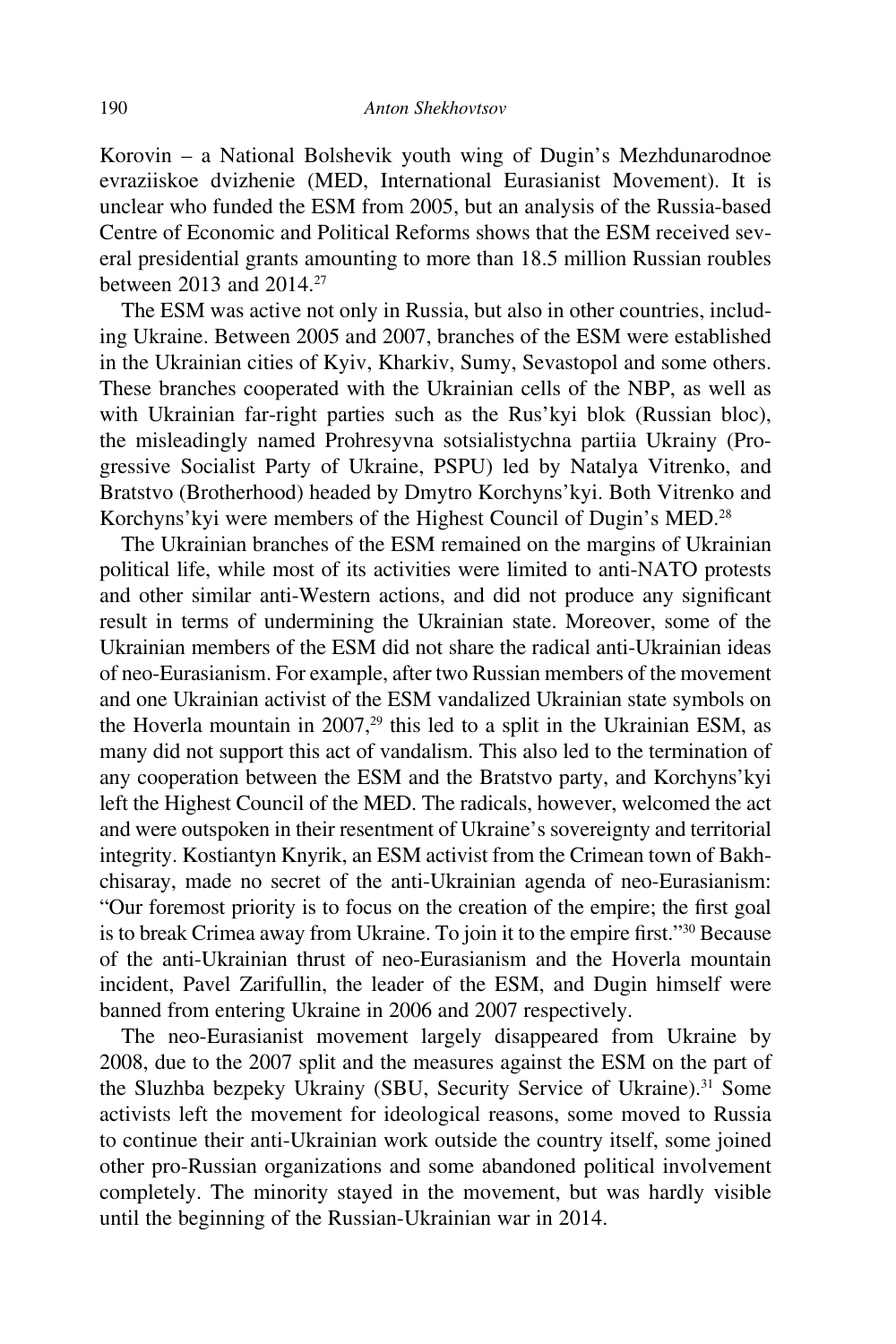However, Russian neo-Eurasianists were more successful in cooperating directly with a number of pro-Russian organizations in Ukraine. One of these organizations was the above-mentioned PSPU led by Vitrenko who, at that time, could be described as "the premier representative of radical anti-Westernism in Ukraine."32 Vitrenko often took part in various conferences featuring either Dugin or other members of his neo-Eurasianist movement. Dugin called her "a charismatic politician ... advocating Eurasianist Slavic views"33 and "a leader of the pan-Ukrainian resistance [to the US]."34

Vitrenko's political narrative consisted of three main points. First, she promoted the idea of creating a political union of Ukraine, Russia and Belarus. Second, she rejected any form of Ukraine's rapprochement with the EU and the United States – the West in general. Third, she labelled all advocates of Ukraine's independence as Ukrainian ultranationalists or even Nazis. She freely substituted "NATO" with "Nazism" (and vice versa) in her political speeches, attempting to create a strong association between Nazism and the West in general, and – appealing to the Soviet mythology of the "Great Patriotic War" – portrayed a struggle between the "fascist" West and "antifascist" Russia.

Yet another pro-Russian organization that Dugin's neo-Eurasianists cooperated with in Ukraine was the "Donetskaia Respublika" (Donetsk Republic, DR). This organization was created in summer 2005 by Andrii Purhin, Oleksandr Tsurkan and Oleh Frolov, as a response to the "Orange Revolution" and presidency of Viktor Iushchenko who advocated a pro-Western foreign policy of Ukraine. The DR was officially registered in December that year, but by autumn leaders of the organization had already taken part in the protest demonstration in Kyiv together with the activists of the ESM.35

For the DR, the cooperation with the ESM was apparently the most important organizational link with Russia. In August 2006, the DR's leaders, namely Purhin and Frolov, as well as Knyrik and several other Ukrainian ESM activists, went to a summer camp in Russia organized by the ESM. Vitrenko and Oleksandr Svistunov, the leader of the Rus'kyi blok, also took part in the camp where they delivered lectures to the participants. Apart from lectures, seminars and social activities, the participants of the camp were engaged in training for violent street protests. One of the trainers was Oleh Bakhtiiarov who had been Dugin's associate since the 1990s and lived in Kyiv where he was close to the local branch of the ESM.

In November 2006, DR and ESM activists collected signatures to hold a referendum on the independence of the "Donetsk republic." The referendum never took place, but the SBU and police took notice of the group, and cases were brought against the leaders of the DR under three articles of the Ukrainian Criminal Code: "Actions aimed at the forcible change or overthrow of the constitutional order or the seizure of state power," "Infringement on the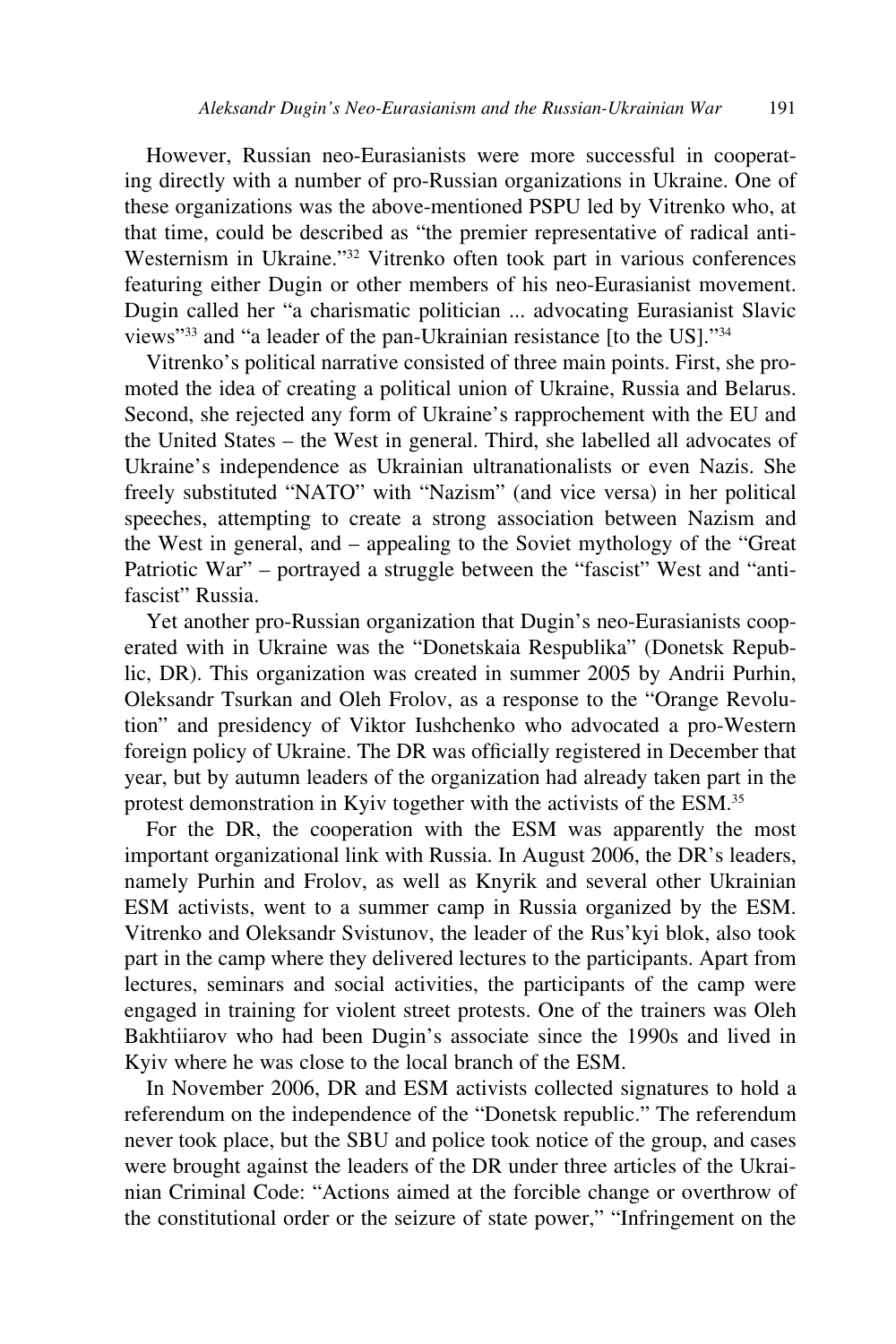territorial integrity and inviolability of Ukraine," and "Violation of citizens' equality based on their race, nationality or attitude to religion."36 The criminal cases hindered the process of building the DR as a functional structure; in 2007, a Ukrainian court outlawed the DR, and it went underground.

Neither the persecution nor banning of the DR, however, stymied its activities. In 2008, the DR, together with several other pro-Russian organizations, held a convention featuring Pavel Kanishchev, one of the leaders of the Moscow branch of the ESM, and Knyrik as the leader of the ESM's Crimean cell. The convention declared the creation of the Donetsk Federal Republic. Its declaration also referred to a resolution of the "convention of popular representatives of South-Eastern Ukraine" that, in particular, renounced the existence of the Ukrainian nation, arguing that

[the congress] considers the totally forced Ukrainisation of South-East [of Ukraine] as a form of humanitarian genocide aimed at the destruction of the indigenous Russian population (*russkie*), replacement of Russian concepts by the "Ukrainian" ones. Considers as a humanitarian crime against the Super-Ethnos of the Russians (*Russy*) the artificially created community "Ukrainian nation" that does not exist as such and divides the single people into "Ukrainians" and "Russians" (*rossiiane*). The primordial people of the Rus is the Russian (*russkii*) people as an indivisible foundation of the Great Russian Race.37

The resolution also demanded from the Ukrainian parliament to adopt a "law on the federal structure of Ukraine" through the change of the Constitution of Ukraine.

In 2009, the DR declared the "state sovereignty of the Donetsk Federal Republic," uniting the territories of six Ukrainian southeastern oblasts: Donets'ka, Dnipropetrovs'ka, Zaporiz'ka, Luhans'ka, Kharkivs'ka and Khersons'ka.<sup>38</sup> The same year, the DR held a camp where  $-$  as it appears from the photos taken there<sup>39</sup> – activists were trained in firearms and making Molotov cocktails.

The DR largely curtailed their activities in 2010. One possible explanation is that the deaths of three activists of the DR including Tsurkan – the DR believed that the SBU poisoned them with mercury vapour<sup>40</sup> – might have delivered a blow to the organization. A more feasible explanation, however, is that the DR's activities aimed at destabilizing the Ukrainian state were no longer necessary after pro-Russian politician Viktor Ianukovych was elected president of Ukraine in February 2010, and another pro-Russian politician, Mykola Azarov, became prime minister. The DR apparently felt that it did not need to attack Ukraine's sovereignty as long as the country was ruled by the pro-Russian forces.

The relation between the reduced activities of the DR and the outcome of the 2010 presidential elections may also explain why the DR resumed its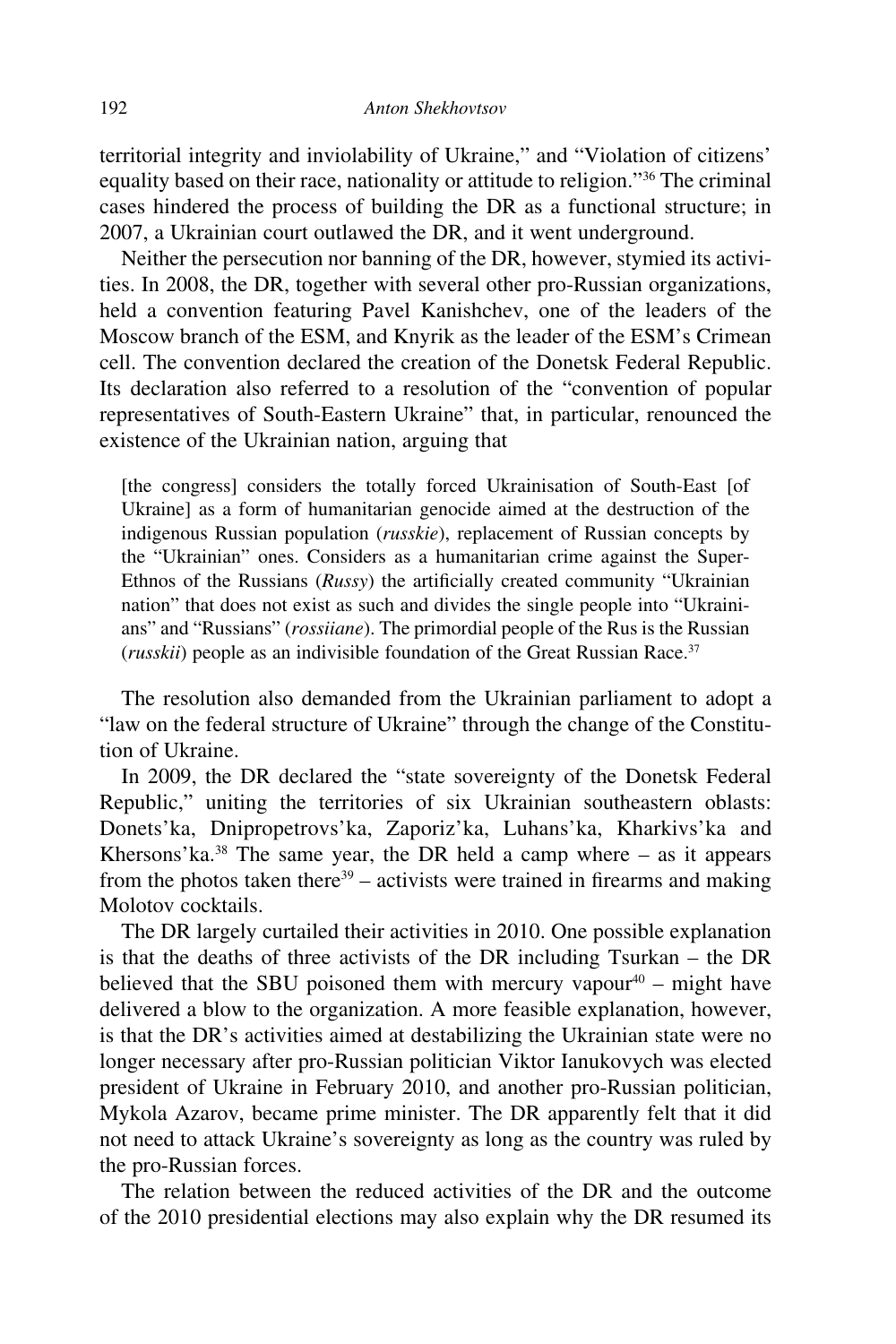activities and extensive cooperation with the ESM in 2012. This was the year of parliamentary elections in Ukraine, and the pro-Russian forces struggled to retain their power in the parliament, and, thus, undermined the nationaldemocratic pro-Western forces. At that time, Ianukovych's allies adopted "anti-fascist" rhetoric attacking the Ukrainian far-right Svoboda (Freedom) party. Since Svoboda also cooperated with the Ukrainian national-democrats, two "anti-fascist" organizations, Russia-based World without Nazism and the International Antifascist Front founded by Ianukovych's major ally Vadym Kolesnychenko, mobilized against the entire national-democratic opposition to Ianukovych trying to discredit it as "fascist."41 The DR, with its insistence on the dangers of Ukrainian pro-Western "fascism," fit well into the campaign against the opposition to Ianukovych.

There was another important factor that contributed to the reinvigorated activities of the DR in 2012. It was also the time of heated debates on the direction of Ukraine's foreign policy. Russia developed its Eurasian Customs Union (ECU) and wanted Ukraine to be part of it. The second option for Ukraine was the Association Agreement with the EU. Politicians close to Ianukovych seemed to be divided on the foreign policy issue: some supported the idea of Ukraine joining the ECU; others clearly favoured the rapprochement with the EU and the West in general. It seems viable to suggest both Moscow and Ukrainian pro-Russian politicians and officials promoting the integration into the ECU contributed to the mobilization of the radically anti-Western DR in 2012 as leverage on Ianukovych.

Hence, the idea of the integration into the ECU dominated the contacts between the DR and ESM, as well as between other Ukrainian pro-Russian and Russian organizations, in 2012. On 18 February 2012, activists of the DR and ESM took part in a small round table "The Future of Donbass" in Luhansk. Around twenty Russian and pro-Russian participants adopted a resolution which, in particular, argued that "the ultimate aim of the relations between [Russia and Ukraine] had to be a transition from the regional integration to the building of a new form of the interstate integration" $42$  – that is, the Eurasian Union as the next step in the development of the ECU.

On 11 March 2012, representatives of various Russian and Ukrainian organizations held a round table "Ukraine and Donbass for the Eurasian Union" in the Russian city of Rostov-on-Don to discuss the creation of the Eurasian Union. This conference featured DR's Purhin, Andrey Kovalenko, the leader of Moscow's ESM, and Serhii Baryshnikov, associate professor at the Donetsk National University who was known for promoting Dugin's books and neo-Eurasianist ideas at his lectures.<sup>43</sup> Kovalenko, in particular, stated that the Russian authorities were going to mobilize movements of Russian compatriots abroad, so pressure groups of this kind could become "a basis for the broad integration movement." The conference itself concluded with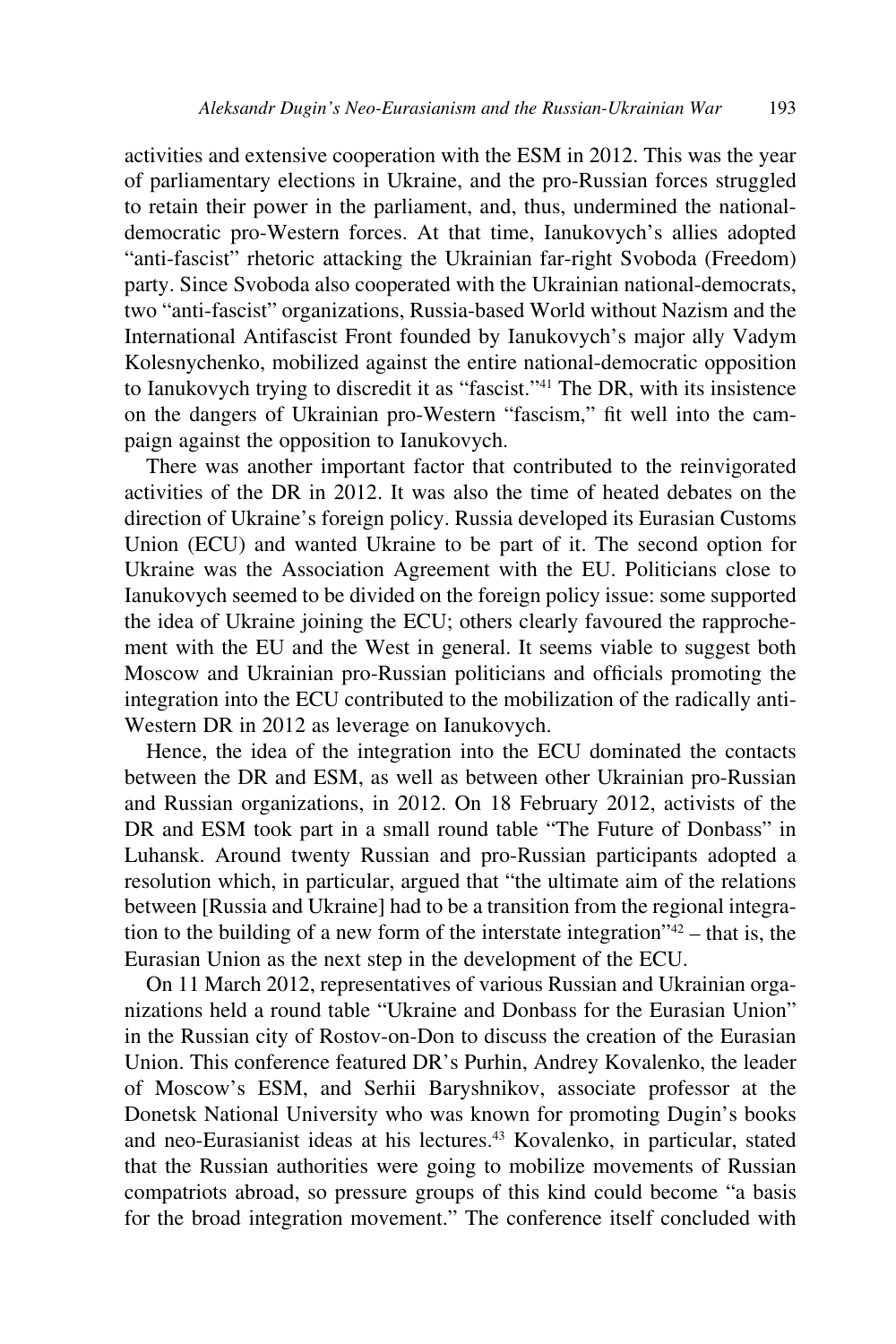an initiative to create an international non-governmental organization (NGO) Ukraine for the Eurasian Union, as well as establishing a special NGO for Donbass named Donbass for the Eurasian Union led by Baryshnikov.44

On 24 May 2012, the ESM announced on its website that the DR opened the embassy of the Donetsk Republic in the Russian Federation: the "administration of the Embassy was temporarily housed in the headquarters of the Moscow branch of the ESM." The announcement also argued, intrinsically rejecting the territorial integrity of Ukraine, that the opening of the embassy would "contribute to strengthening of the relations between the residents of the Donetsk Republic and the rest of Russia, and to the matter of reunification of the lands of historical Russia artificially disunited in 1991." Furthermore, the DR was going to issue passports of the Donetsk Republic, and the residents of the above-mentioned six southeastern oblasts of Ukraine had priority in applying for these passports.45

Conferences focused on the Eurasian integration of Ukraine continued. On 28 July 2012, Donetsk hosted a round table "Regional reintegration as a steppingstone of the Eurasian unification" that featured Russian and Ukrainian pro-Russian activists, including ESM's Kovalenko and other members of the neo-Eurasianist movement, DR's Purhin, and Baryshnikov.

A similar but larger conference, titled "Donbass in the Eurasian Project," took place between 24 and 25 November 2012 in Donetsk and brought together activists from twenty Russian and Ukrainian pro-Russian organizations. The conference opened with a panel chaired by Baryshnikov as the head of the "Donbass for the Eurasian Union" and featured papers of the leaders of the ESM Kovalenko and Valerii Korovin (who conveyed greetings from Dugin), as well as Purhin and two other pro-Russian activists from Donetsk. The conference adopted a resolution that, in particular, stated:

The participants of the conference declare its principal aim – the creation of the Eurasian Union. ...

Donbass can and must become a steppingstone and a support region for the launch of the genuine Eurasian project. Being a geopolitical and historical product and heritage of the Russian line of development, our land represents an optimal trans-regional model of the future integration. Our region is an organic part of the Russian world (*Russkii mir*), an epicentre of Novorossiia – the last bulwark and guarantee of the unity of Ukraine and Russia. The current conditions actualise the issue of turning Donbass from the purely socio-economic reality into the political factor.<sup>46</sup>

The DR's activities went beyond conferences and round tables. On 4 April 2013, it organized an attack on a cultural centre in Donetsk that hosted a workshop on Internet technologies. John F. Tefft, US Ambassador to Ukraine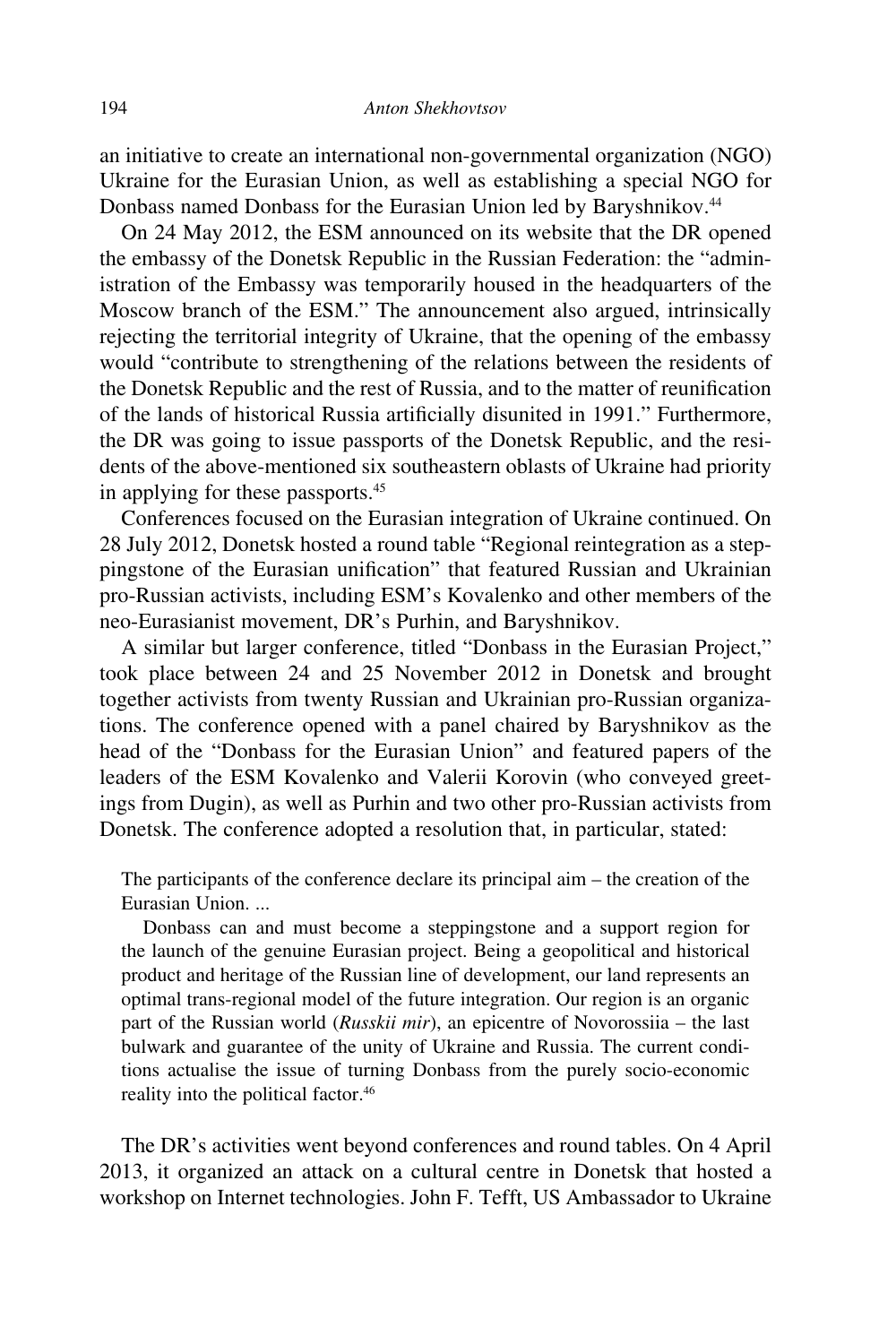until May 2016, opened the workshop, but left before the attack. Several reports stressed the inactivity of the police during the incident; furthermore, the police later stated that there had been no violations of the public order. $47$ This reinforced suspicions that the DR had high-ranking patrons in the region who condoned their anti-Ukrainian and separatist activities during Ianukovych's rule.<sup>48</sup>

However, the DR became less active afterwards and mobilized again only after the Ukrainian revolution, Ianukovych's flight to Russia and the beginning of the Russian-Ukrainian war that started with the Russian occupation of Crimea at the end of February 2014.

### **Neo-Eurasianists at war**

The victory of the Ukrainian revolution implied that Ukraine would not join any Russia-led integration projects – the outcome which neo-Eurasianists considered as a blow to their agenda regarding Ukraine. Their allies in Ukraine, pro-Russian movements and organizations such as the DR, interpreted the pro-Western revolution as a direct threat to their ambitions too. Encouraged by the annexation of Crimea by Russia, they continued mobilizing against the revolution and engaging in active resistance to the former opposition to Ianukovych that formed the interim government after Ianukovych and several ministers of Azarov's government fled to Russia. Ukrainian oligarchs such as Rinat Akhmetov, who supported Ianukovych in the past, had significant assets in east Ukrainian oblasts (especially the Donets'ka oblast) and who thus held formal and informal power in the region, seemed to be attempting to put pressure on the interim government by facilitating or, at least, not impeding the pro-Russian separatist activities.<sup>49</sup> For example, the local SBU office arrested Purhin on 19 March 2014 for his involvement in the violent protests,<sup>50</sup> but he was reported to be already free on 22 March.<sup>51</sup> The oligarchs who exerted influence on the local law enforcement structures unlikely wanted east Ukrainian oblasts to cede to Russia, but they thought that they could control the pro-Russian separatists and use them as leverage on the interim government to protect their assets which they thought were threatened by the new authorities.

However, the allegiance of pro-Russian separatists and ultranationalists lay not with the Ukrainian oligarchs but with Russia. They became important actors in the initial phase of the war in southeastern Ukrainian oblasts.<sup>52</sup> Pavlo Gubarev, a former member of the Russian fascist organization Russkoe natsional'noe edinstvo (RNE, Russian National Unity) and Vitrenko's PSPU, declared himself the "People's Governor" of the Donets'ka oblast on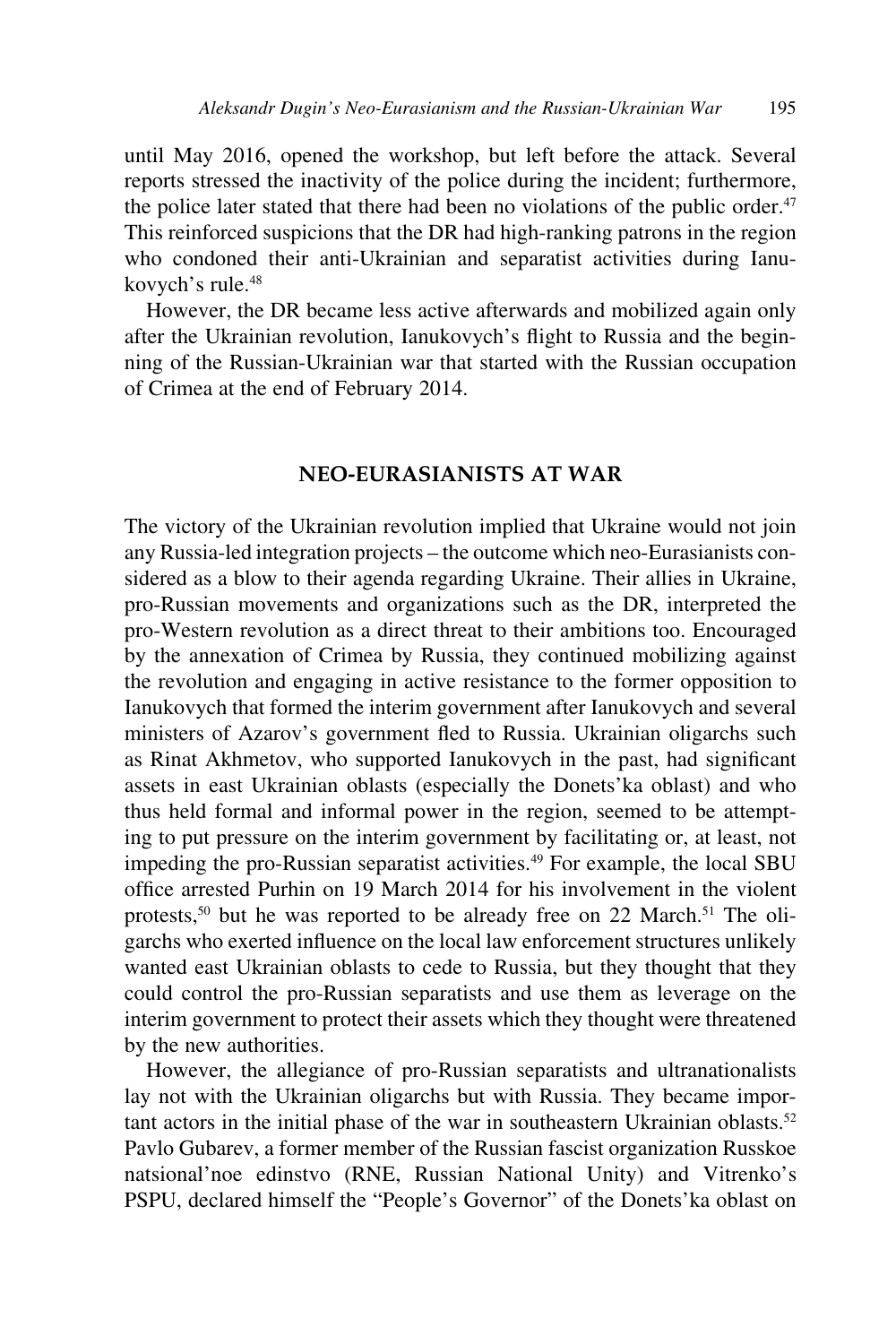3 March 2014 at an assembly of the regional parliament which was occupied by pro-Russian separatists including DR activists. During the separatist rallies and seizures of the regional government and SBU buildings in Donetsk and Luhansk, some of the participants waived flags of the ESM, although it is unclear who did this: the DR activists, local activists of the ESM or Russian members of this neo-Eurasianist movement.

By the end of February 2014, Dugin was actively engaged in promoting neo-Eurasianist and anti-Ukrainian messages using the neo-Eurasianist and Russian mainstream media, as well as posting comments on the developments in Ukraine on his social networking sites on Facebook and its Russian equivalent VK (or Vkontakte).53 In general, Dugin's message consisted of four major ideas: first, that Atlanticists brought Nazis to power in Ukraine thus declaring a war on Russia; secondly, that the interim government was a Nazi junta and had no legitimacy; thirdly, that Ukraine did not exist anymore; and finally, that Russia must act decisively to prevent the Atlanticists from establishing control over the entire territory of former Ukraine.

Dugin also directly instructed particular members of the pro-Russian separatist movement in Donetsk. At the end of March 2014, Iekateryna Gubareva, the spouse of Pavlo Gubarev who was arrested at that time by the Ukrainian authorities (he was released in May that year), uploaded a video of her Skype conversation with Dugin which provided an important insight into Dugin's relations to the pro-Russian separatists and his instructions to them.<sup>54</sup>

During this conversation, Dugin made several major points. The first point concerned political legitimacy: the only legitimate power in Ukraine belonged, despite his flight to Russia, to Ianukovych; no existing administrative or bureaucratic structure in Ukraine was legal anymore; pro-Russian forces in Eastern Ukraine had to reject all elections scheduled by the interim government and the Ukrainian parliament because that would legitimize the "Nazi junta" in Kyiv. Second, Dugin insisted on the existential threat of the "Nazi junta" arguing that it was preparing a genocide of the Russians and Russian-speakers in Ukraine. The third point referred to the need of the launch of large-scale subversive activities: Dugin called for organizing a general strike in southeastern oblasts; forming armed self-defence units and taking hostage representatives of the "junta"; mobilizing for the war with the government forces; dismantling the border between the southeastern Ukrainian oblasts and Russia; and eliminating Ukrainian border guards and customs officers. The fourth point concerned the role of Russia: according to Dugin, Moscow was not content with the annexation of Crimea and would "liberate" the southeastern oblasts of Ukraine too by deploying peacekeeping forces in the region.

Taking into account Russia's tactics in its war on Georgia in August 2008 and his belief that "extending Russian influence on the post-Soviet space"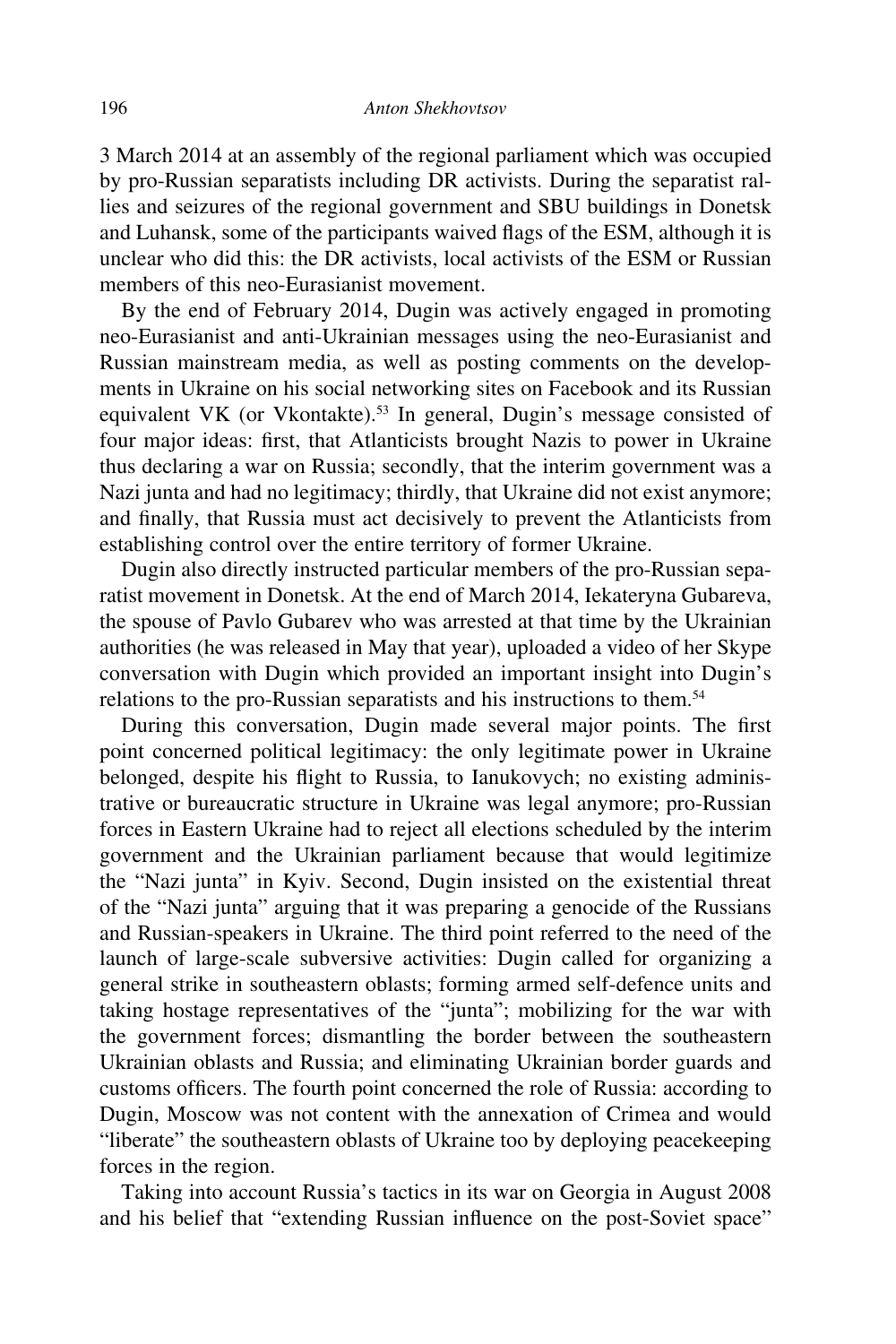could be realized through hybrid warfare, Dugin seemed to envision the following situation: first, pro-Russian separatists would start a "civil war" in the southeastern parts of the country and be helped by Russian volunteers if the Ukrainian-Russian border came under the control of Russian border guards and pro-Russian separatists; then, a "civil war" would escalate and Russia would have a reason to send peacekeeping forces thus occupying at least the southeastern oblasts.

Following Dugin's involvement, the ESM started to give instructions to the separatist movement too. On 8 April 2014, the ESM issued an official statement appealing to the "people of the South-East."55 In this statement, the ESM, to some extent echoing Dugin's instructions, called for the extensive violent mobilization of pro-Russian separatists who needed to take power in their hands, block railways and highways, take control of the communication nodes and airports, build barricades between the oblasts, dismantle the Ukrainian-Russian border, take as many hostages as possible, put pressure on the members of Ukrainian power structures who remained loyal to the interim government, engage in information warfare, etc.

The ESM also advertised the means of providing financial support for the separatists and became actively engaged in coordinating recruitment of volunteers who were willing to go to the war with the Ukrainian government forces. However, is seems impossible to establish how successful or efficient the ESM was in recruiting the volunteers. Not only the ESM, but other Russian fascist organizations too were involved in the recruitment process during the Russian-Ukrainian War, including the RNE, NBP, Russkoe Imperskoe Dvizhenie (Russian Imperial Movement), E.N.O.T. Corp, various Russian Cossack movements, and many others.

There is no conclusive evidence that the Russian authorities or power ministries directly sanctioned the recruitment of Russian volunteers with the aim of sending them to Ukraine to help the separatists. However, two important observations suggest that Russian officials either were involved in this process or, at least, did not hinder it.

First, not a single criminal case was opened in Russia against Russian citizens for their fighting on the side of the pro-Russian separatists in Ukraine. Russia's Criminal Code includes two articles that can potentially be applied in this context.56 Article 208 "Organisation of an Illegal Armed Formation or Participation in It" punishes those who participate in armed formations that are not provided for by a federal law, or in armed formations in a foreign country that are not provided for by the law of that country, for purposes contradicting the interests of the Russian Federation. Article 359 "Mercenarism" punishes those who, in particular, are engaged in recruitment, training, financing, or any other material provision of a mercenary, and also the use of him in an armed conflict or hostilities, as well as those who participate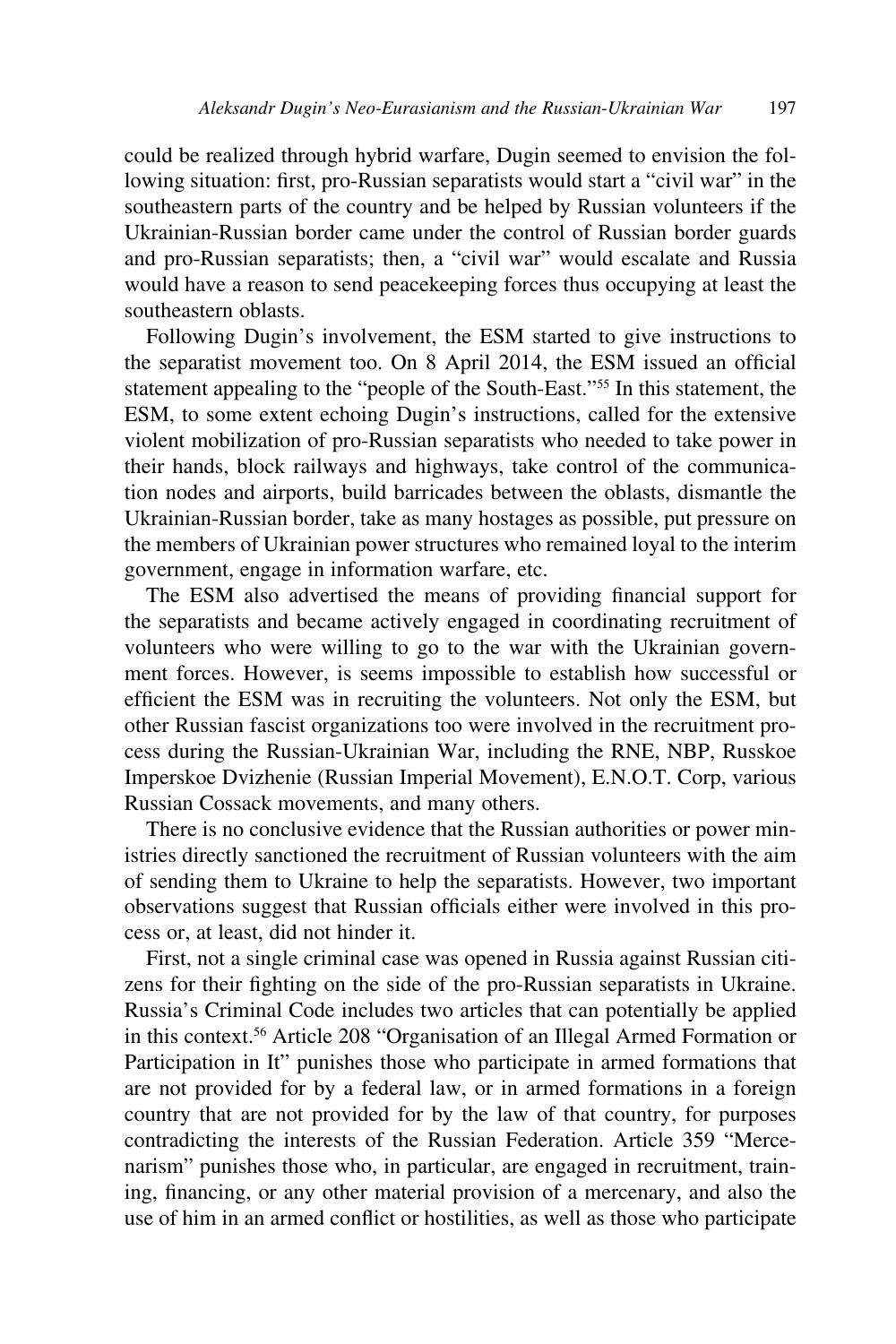as a mercenary in an armed conflict or hostilities. Despite the fact that several Russian ultranationalist organizations not only articulated their support for pro-Russian separatists, but also publicly advertised their recruitment and training activities, none of them was prosecuted. On the other hand, the Russian authorities prosecuted those Russian citizens who fought in east Ukrainian oblasts against the separatists and Russian troops or were allegedly involved in recruiting volunteers for the pro-Ukrainian forces.<sup>57</sup>

Second, two prominent Russian ultranationalists, Aleksandr Belov and Dmitrii Demushkin, declared that Russian officials tried to persuade them to send members of their organizations as volunteers to Ukraine to fight on the separatists' side.<sup>58</sup> According to Belov, he was approached by the Russian security service (Federal'naia sluzhba bezopasnosti (FSB, Federal Security Service), while Demushkin argues that he was first contacted by Russia's vice prime minister Dmitry Rogozin, a former leader of the far right Rodina (Motherland) party, and then by the FSB. Belov and Demushkin declined to take part in the war, and the Russian authorities started to persecute them for various, apparently unsubstantiated, reasons.

Nothing of the kind happened to the Russian neo-Eurasianists. Several of their allies took up posts in the self-proclaimed separatist Donetsk People's Republic (DNR) and other separatist regions. Purhin became the "first vice prime minister" of the DNR, while another leader of the DR, Oleh Frolov, became a member of its "parliament." Kostiantyn Knyrik, the leader of the Crimean branch of the ESM, became the head of the Information Centre called South-Eastern Front. Aleksandr Proselkov, the leader of the ESM cell in Russia's Southern Federal District, was appointed "deputy minister of foreign affairs" of the DNR; Proselkov was killed in July 2014 under strange circumstances. Aleksandr Borodai and Igor Girkin ("Strelkov") – two associates of Konstantin Malofeev, a Russian businessman and owner of Marshall Capital Partners,<sup>59</sup> who also cooperated with Dugin<sup>60</sup> – became "prime" minister" and "minister of defence" of the DNR correspondingly. Since then, however, the positions of most have changed – some lost the positions they once had, some moved back to Russia.

For their involvement in Russia's war on Ukraine, the United States imposed sanctions on the ESM and Marshall Capital Partners, as well as on individual leaders of the Russian neo-Eurasianist movement such as Aleksandr Dugin, Andrei Kovalenko, Pavel Kanishchev, and on their close allies Andrii Purhin, Pavlo and Iekateryna Gubarevs, Igor Girkin, Aleksandr Borodai and Konstantin Malofeev.

The importance of the neo-Eurasianists and their Russian and Ukrainian allies declined after August 2014 when regular Russian troops made their first large-scale incursions into Ukraine through the Ukrainian-Russian border, uncontrolled by the Ukrainian authorities.<sup>61</sup> However, together with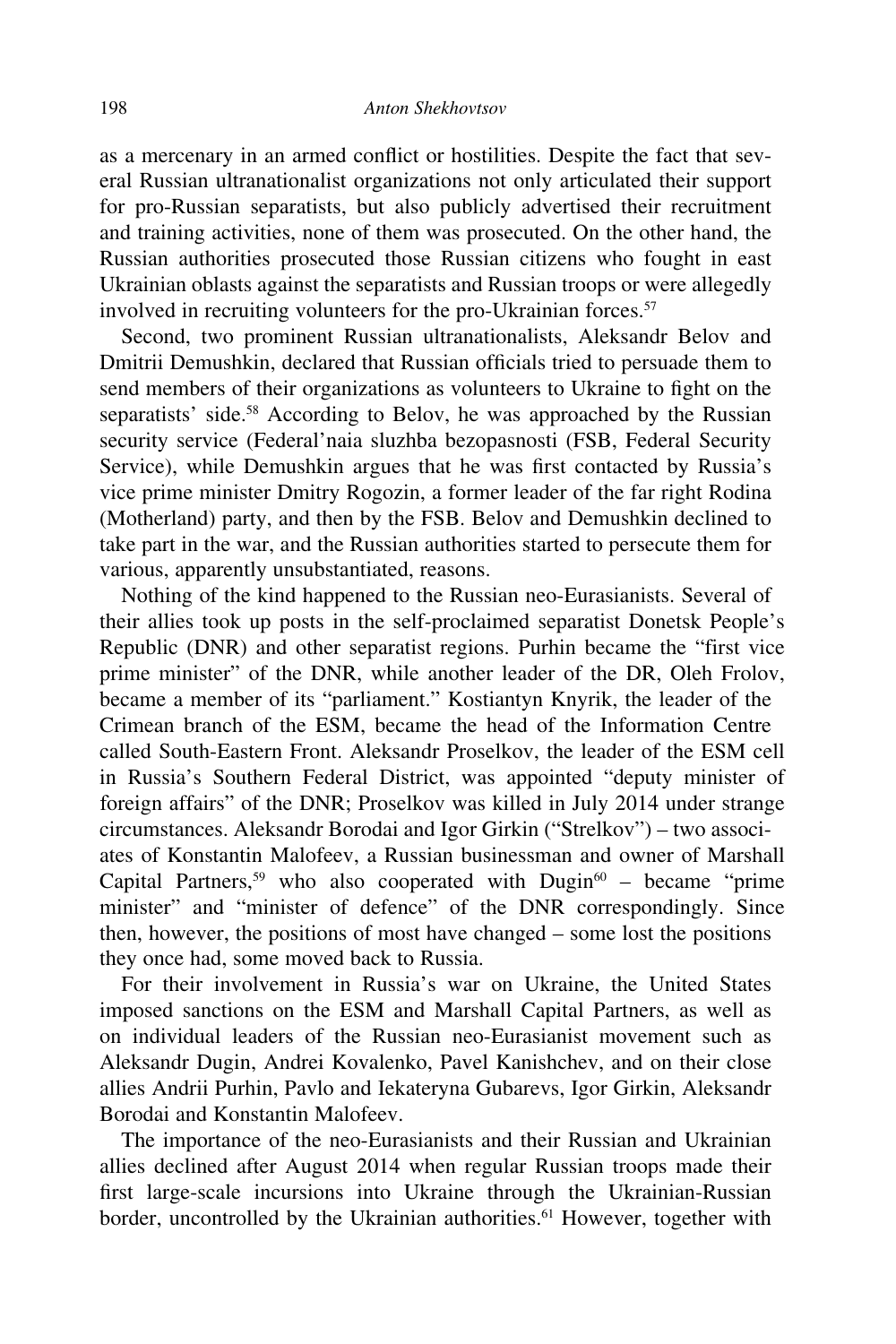other Russian organizations, the neo-Eurasianists contributed to the planned "civil war" in east Ukrainian oblasts as the initial phase of the larger Russian-Ukrainian war.

#### **Conclusion**

Dugin's neo-Eurasianist movement had become involved in the attempts at undermining Ukraine's sovereignty and territorial integrity since 2005 as a response to the pro-Western turn of Ukraine's foreign policy that took place after the Orange Revolution. Armed with Dugin's ideological assumptions that Ukraine was an artificial state threatening the security of Russia and the envisioned Eurasian Empire, the ESM, the youth wing of the neo-Eurasianist movement, started to actively disseminate Dugin's ideas in Ukraine, form cells in various Ukrainian cities and build contacts with pro-Russian Ukrainian organizations.

Guided by Dugin's idea that incorporating Ukraine into Russia's sphere of influence might be implemented through a combination of non-military and military resources, that is hybrid warfare, the ESM's activities in Ukraine were focused on creating a fertile ground for the preparatory phase of the war. In particular, using András Rácz's terms, the ESM encouraged dissatisfaction with the central Ukrainian authorities and strengthened local separatist movements, especially the DR, and fuelled ethnic and social tensions in east Ukrainian oblasts.

During the attack phase, the ESM encouraged, and took part in, creating alternative centres of power opposing the official Ukrainian authorities. Dugin and his Russian followers directly instructed their allies in the Donets'ka oblast to seize administrative buildings and telecommunications infrastructures, establish communication and information monopoly, break the morale of the police and armed forces, take hostage representatives of the central power and disable border guards.

The idea behind the neo-Eurasianists' activities at this stage of the Russian-Ukrainian War was to launch a "civil war" in Ukraine that would offer Russia a chance to send in the occupation forces under the guise of peacekeeping forces. Russia's actions in Georgia in 2008 suggested this development: Russia used peacekeeping and regular forces to occupy the Georgian regions of South Ossetia and Abkhazia in 2008. However, Russia did not deploy the peacekeeping forces in the Ukrainian case; instead, it sent regular troops to back the pro-Russian separatists who started losing the fight to the Ukrainian government forces in August 2014. The Russian military incursion signalled the start of a new stage of the war in which the previous activities of the Russian neo-Eurasianists were no longer required.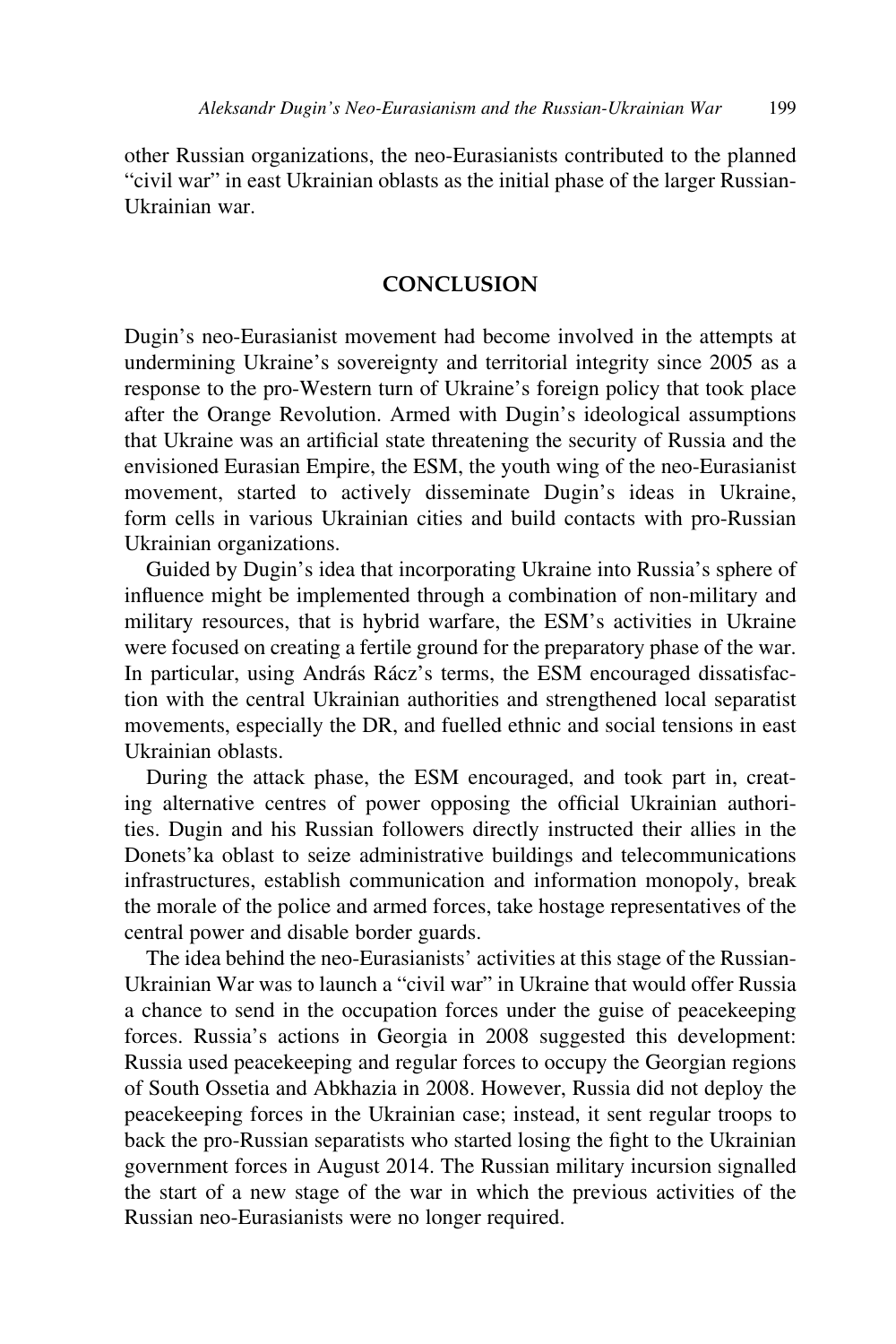Evidence suggests that the influence of Dugin's neo-Eurasianism exists outside Ukraine too. The 2014 report of the Czech Security Information Service assesses that Russia is creating in Europe a structure "ideologically based on Dugin's expansionist Neo-Eurasianism (which is in a way acceptable to all European political parties, from left-wing extremists and populists to right-wing extremists)."62 Dugin himself argues that neo-Eurasianists "need to collaborate with all forces [in Europe], Right or Left, who share our principles."63 One example of this collaboration is Dugin's contacts with the representative of the Greek left-wing populist Coalition of the Radical Left (widely known as Syriza) and the extreme right Chrysí Avgí (Golden Dawn).<sup>64</sup> Moreover, neo-Eurasianism has influenced a number of French, Serbian and Brazilian volunteers who went to Eastern Ukraine to fight the Ukrainian government forces: they were inspired by Dugin's works and openly referred to their group of foreign fighters as "Eurasianists."65

#### **NOTES**

1. James Miller et al., *An Invasion by Any Other Name*: *The Kremlin*'*s Dirty War in Ukraine* (New York: The Institute of Modern Russia, 2015), accessed June 17, 2016, http://www.interpretermag.com/wp-content/uploads/2015/09/IMR\_Invasion\_By\_Any\_Other\_Name.pdf; Maksymilian Czuperski et al., *Hiding in Plain Sight*: *Putin*'s *War in Ukraine* (Washington: Atlantic Council, 2015), accessed June 17, 2016, http://www.atlanticcouncil.org/images/publications/Hiding\_in\_Plain\_Sight/ HPS\_English.pdf.

2. "Putin Denies Sending Russian Troops to Crimea," *Sputnik*, March 4, 2014, accessed June 17, 2016, http://sputniknews.com/russia/20140304/188087074/Putin-Denies-Sending-Russian-Troops-to-Crimea.html; "Russia Says Cannot Order Crimean 'Self-defense' Units back to Base," *Reuters*, March 5, 2014, accessed June 17, 2016, http:// www.reuters.com/article/us-ukraine-crisis-lavrov-spain-idUSBREA240NF20140305.

3. "Council Conclusions on Ukraine," *Council of the European Union*, March 3, 2014, accessed June 17, 2016, https://www.consilium.europa.eu/uedocs/cms\_data/ docs/pressdata/EN/foraff/141291.pdf.

4. "Putin Admits Russian Forces Were Deployed to Crimea," *Reuters*, April 17, 2014, accessed June 17, 2016, http://uk.reuters.com/article/2014/04/17/ russia-putin-crimea-idUKL6N0N921H20140417.

5. András Rácz, *Russia*'*s Hybrid War in Ukraine*: *Breaking the Enemy*'*s Ability to Resist* (Helsinki: The Finnish Institute of International Affairs, 2015), 57–67.

6. Marlène Laruelle, *Aleksandr Dugin*: *A Russian Version of the European Radical Right*? (Washington: Woodrow Wilson International Center for Scholars, 2006); Anton Shekhovtsov, "The Palingenetic Thrust of Russian Neo-Eurasianism: Ideas of Rebirth in Aleksandr Dugin's Worldview," *Totalitarian Movements and Political Religions* 9 (2008): 491–506; Andreas Umland, "Aleksandr Dugin's Transformation from a Lunatic Fringe Figure into a Mainstream Political Publicist, 1980–1998: A Case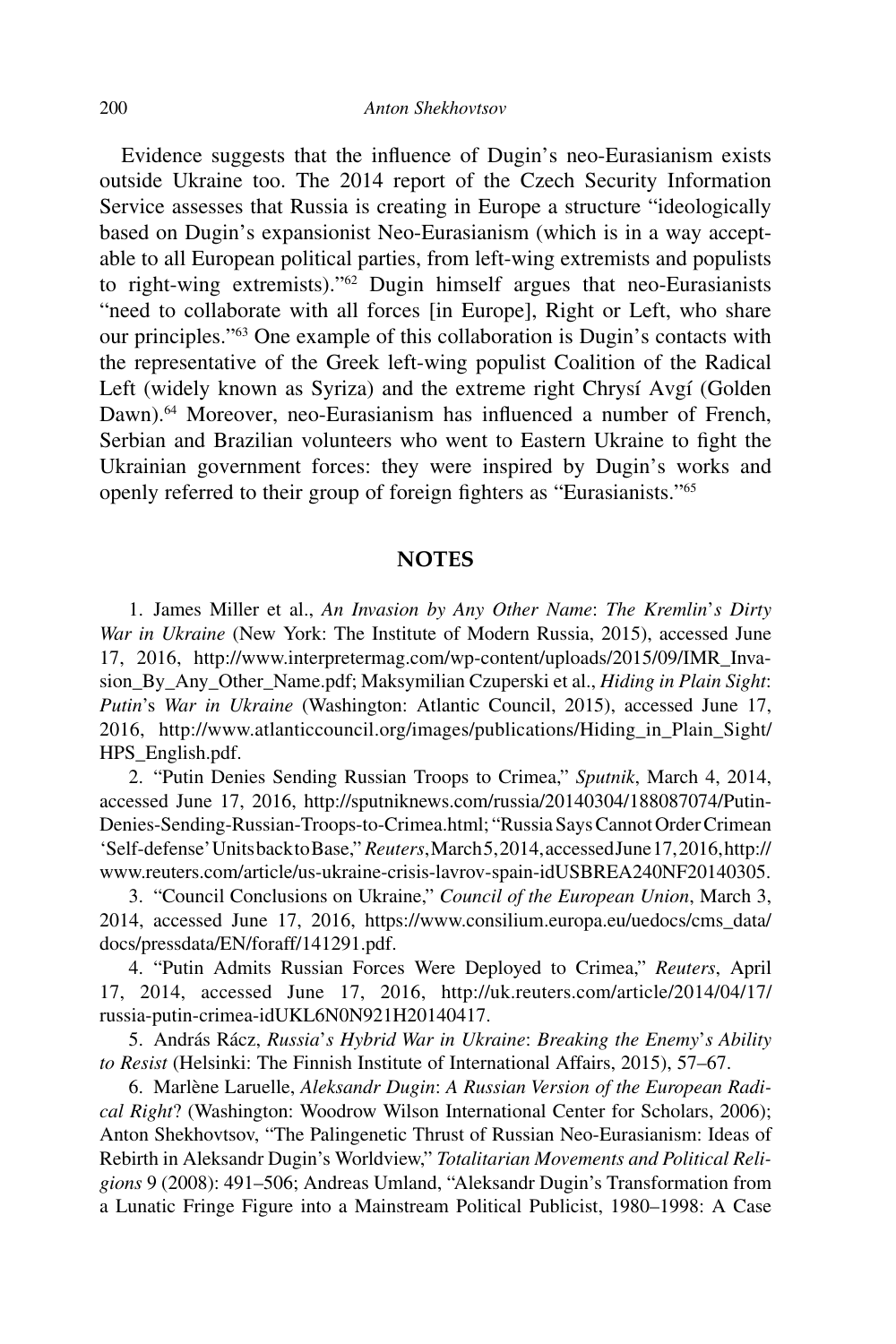Study in the Rise of Late and Post-Soviet Russian Fascism," *Journal of Eurasian Studies* 1 (2010): 144–152.

7. Markus Mathyl, "The National-Bolshevik Party and Arctogaia: Two Neo-Fascist Groupuscules in the Post-Soviet Political Space," *Patterns of Prejudice* 36 (2002): 62–76.

8. "Programma Natsional-Bol'shevistskoi Partii (1994)," *NBP-Info*, accessed June 17, 2016, https://web.archive.org/web/20071208041130/http://www.nbp-info. com/1573.html.

9. Aleksandr Dugin, *Osnovy geopolitiki* (Moscow: Arktogeia, 1997). Henceforth, however, I will refer to a later edition of the book: Aleksandr Dugin, *Osnovy geopolitiki*. *Geopoliticheskoe budushchee Rossii*. *Myslit*' *prostranstvom* (Moscow: Arktogeia-tsentr, 2000).

10. Dugin, *Osnovy geopolitiki*, 377.

11. Dugin, *Osnovy geopolitiki*, 348, 379.

12. "Little Russia" (Malorossiia) is a name for Ukraine in the Russian Empire. Today, it is largely used as a derogatory term to enforce the idea of the absurdity of Ukrainian sovereignty or Ukraine's colonial dependence on Russia.

13. Dugin, *Osnovy geopolitiki*, 378.

14. Aleksandr Dugin, "Slavianskii mir i osnovnye tendentsii geopolitiki (doklad na 'Slavianskoi Konferentsii', mai 2001 g., Moskva)," in *Osnovy evraziistva*, ed. Aleksandr Dugin (Moscow: "Arktogeia tsentr," 2002), 748.

15. Dugin, *Osnovy geopolitiki*, 380.

16. Dugin, *Osnovy geopolitiki*, 380.

17. Dugin, *Osnovy geopolitiki*, 380.

18. Aleksandr Dugin, "Konets kompromisov – tanki na Tbilisi!," *Kremlin*.*org*, August 8, 2008, accessed June 17, 2016, https://web.archive.org/web/20080811000920/ http://kreml.org/opinions/188687894.

19. Aleksandr Dugin, *Chetvertaia politicheskaia teoriia*: *Rossiia i politicheskie idei XXI veka* (Saint Petersburg: Amfora, 2009). Note that this book differs from Aleksandr Dugin, *The Fourth Political Theory* (London: Arktos, 2012), which can erroneously be considered as the English translation of the Russian book.

20. "*Novorossiya*" is a term that was originally used by the Russian Empire to describe southeastern regions of contemporary Ukraine.

21. Dugin, *Chetvertaia politicheskaia teoriia*, 254–255.

22. Dugin, *Chetvertaia politicheskaia teoriia*, 234.

23. Dugin, *Chetvertaia politicheskaia teoriia*, 234.

24. Dugin, *Chetvertaia politicheskaia teoriia*, 233–234.

25. Dugin, *Chetvertaia politicheskaia teoriia*, 236–237.

26. Andrew Wilson, *Ukraine*'*s Orange Revolution* (New Haven: Yale University Press, 2005).

27. "Issledovanie TsEPR: kto poluchaet prezidentskie granty NKO," *Tsentr ekonomicheskikh i politicheskikh reform*, December 21, 2015, accessed June 17, 2016, http://cepr.su/2015/12/21/issledovanie-cepr-kto-poluchaet-prezidentskie-granty-nko/.

28. "Vysshy Sovet i 'Evraziiskii Komitet'," *Evrazia*, accessed June 17, 2016, http://www.evrazia.org/modules.php?name=News&file=article&sid=1908.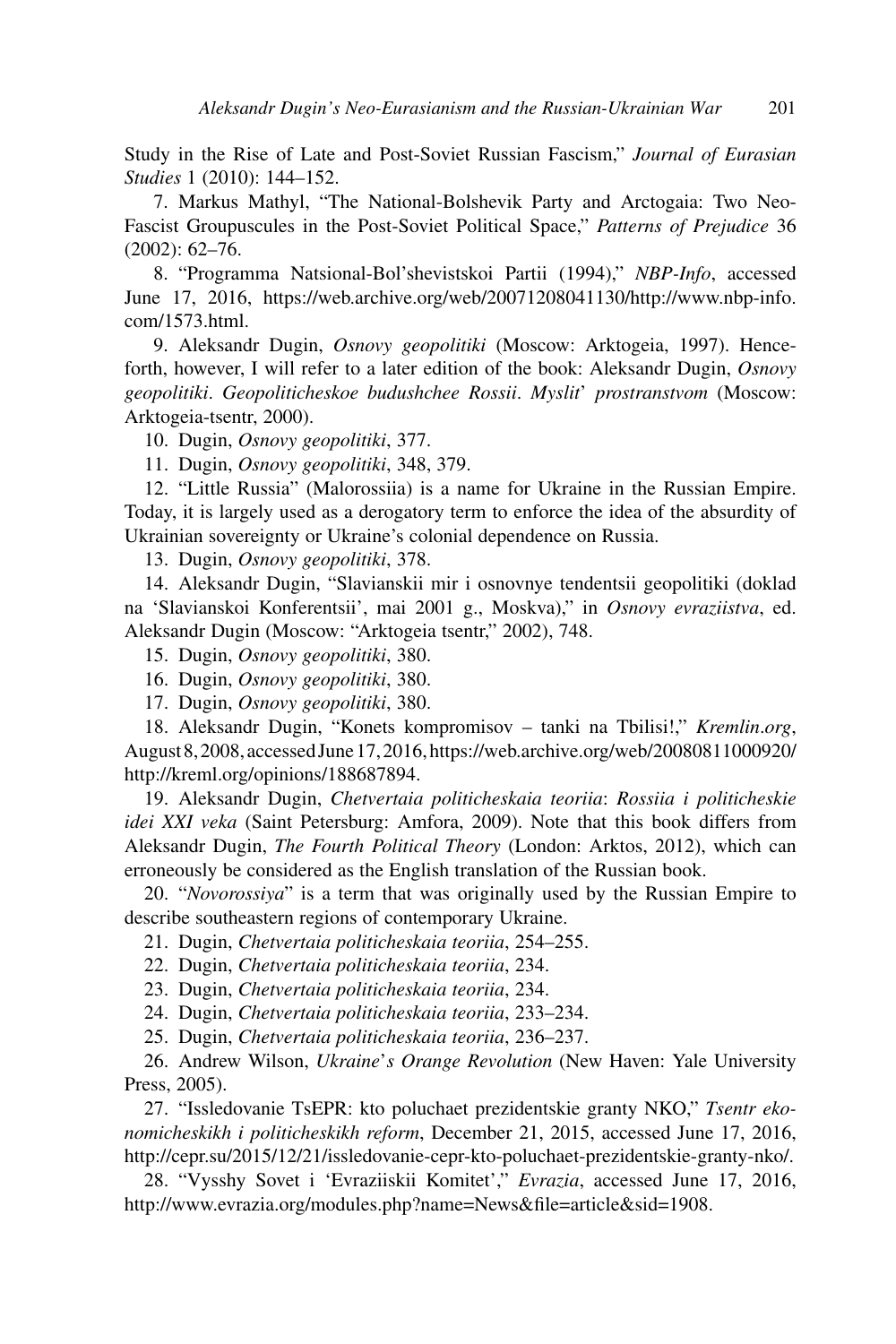29. "SBU raskryla vandalizm na Goverle, upravliaemy iz Moskvy," *Ukrainskaia pravda*, October 20, 2007, accessed June 17, 2016, http://www.pravda.com.ua/rus/ news/2007/10/20/4426118/.

30. Rustem Khan, "Krymskii iugend," *Glavred*, May 5, 2007, accessed June 17, 2016, https://web.archive.org/web/20070708213225/http://www.glavred.info/ archive/2007/06/05/140530-0.html.

31. The ESM branch in Kharkiv was banned in 2008, see "V Khar'kove zapretili 'Evraziiskii soiuz molodezhi,'" *Podrobnosti*, November 7, 2008, accessed June 17, 2016, http://podrobnosti.ua/565016-v-harkove-zapretili-evrazijskij-sojuz-molodezhi. html.

32. Andreas Umland, "The Strange Alliance between Ukrainian 'Progressive Socialism' and Russian 'Neo-Eurasianism,'" *History News Network*, April 17, 2006, accessed June 17, 2016, http://historynewsnetwork.org/article/23821.

33. Aleksandr Dugin, "V Ukraine Oranzhevaia revoliutsiia vse zametnee daet obratnyi khod," *Altaiskaia pravda* 285 (2006), accessed June 17, 2016, http://dlib. eastview.com/browse/doc/10032917.

34. Sergey Trusevich, "Zvezdno-polosatye ushi," *Literaturnaia gazeta*, August 6, 2008, accessed June 17, 2016, http://www.lgz.ru/article/N32–6184–2008-08-06-/ Zv%D1%91zdno-polosat%D1%8B%D0%B5-ushi5379/.

35. "Andrei Purhin. 10 let 'Donetskoi Respublike,'" *AR-TV*, December 6, 2015, accessed June 17, 2016, http://ар-тв.рф/novosti/item/403-andrej-purgin-10-letdonetskoj-respublike.html.

36. Sergei Mironov and Yaroslav Dzizenko, "Novosti s Vostoka na zapad," *Arsen*'*evskie vesti*, May 12, 2010, 2.

37. "Donetskie ne priznaiut ukrainskuiu natsiiu! – soobshchenie," *KID*, February 15, 2008, accessed June 17, 2016, https://web.archive.org/web/20080321105341/ http://zadonbass.org/allnews/message.html?id=72827.

38. "Desiat' chelovek v Donetske provozglasili gosudarstvennyi suverenitet (Foto)," *Ostrov*, February 9, 2009, accessed June 17, 2016, http://www.ostro.org/ news/article-56147/.

39. Paul Goble, "Pre-history of the 'Donetsk Republic' Goes back almost a Decade," *Euromaidan Press*, July 30, 2014, accessed June 17, 2016, http://euromaidanpress. com/2014/07/30/pre-history-of-the-donetsk-republic-goes-back-almost-a-decade/.

40. Ruslan Liapin, "Skaz pro streliaiushchie knigi," *Odnako*, December 24, 2012, accessed June 17, 2016, http://www.odnako.org/blogs/skaz-pro-strelyayushchie-knigi/.

41. This tactic was adopted from the Russian Nashi movement that attacked, from the "anti-fascist" positions, all the opponents of Putin. See Anton Schechowzow, "Die unbehagliche Realität des Antifaschismus in der Ukraine," *Beton International*: *Zeitung für Literatur und Gesellschaft*, March 10, 2015, 8.

42. Anton Bredikhin, "Grazhdanskaia initsiativnaia gruppa 'Donbass za EAS' vyrazila zhelanie vstupit' v 'Internatsional'nuiu Rossiiu'," *Russkii mir Zaporozh*'*ia*, February 21, 2012, accessed June 17, 2016, https://rusmirzp.wordpress. com/2012/02/21/гражданская-инициативная-группа-до/.

43. "Gubarev smotrel na odnokursnikov napoleonom i vyrashchival konopliu," *Obozrevatel*, August 12, 2014, accessed June 17, 2016, http://obozrevatel.com/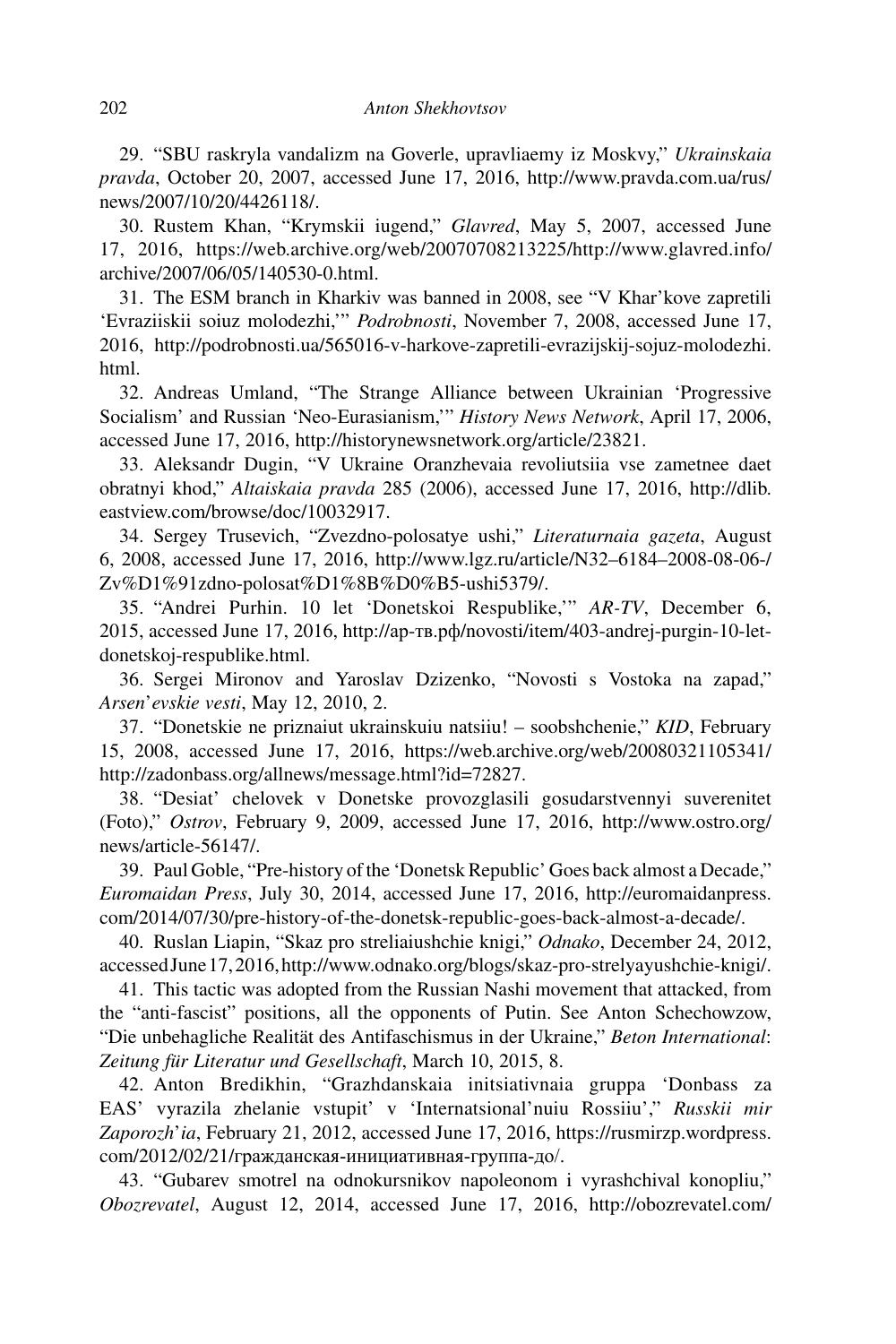interview/32568-gubarev-smotrel-na-odnokursnikov-napoleonom-i-vyiraschivalkonoplyu.htm.

44. Vladimir Prokopenko, "Ukraina za Evraziiskii soiuz: novy format rossiiskoukrainskogo sotrudnichestva," *Evraziiskii soiuz molodezhi*, March 13, 2012, accessed June 17, 2016, http://www.rossia3.ru/ideolog/nashi/ukr\_eas.

45. "V Rossii otkrylos' posol'stvo Donetskoi Respubliki," *Evraziiskii soiuz molodezhi*, May 24, 2012, accessed June 17, 2016, https://web.archive.org/ web/20120705120214/http://www.rossia3.ru/news/2012/05/24/23:56:44.

46. "V Donetske proshla mezhdunarodnaia nauchno-prakticheskaia konferentsiia 'Donbass v evraziiskom proekte,'" *Russkii mir*. *Ukraina*, November 28, 2012, accessed June 17, 2016, http://russmir.info/pol/3362-v-donecke-proshla-mezhdunarodnaya-nauchno.html.

47. Denis Kazanskii, "Kto pokryvaet ekstremistov v Donetske?" *Den*', April 9, 2013, accessed June 17, 2016, http://www.day.kiev.ua/ru/article/podrobnosti/ktopokryvaet-ekstremistov-v-donecke; Stanislav Kmet', "Militsiia i russkii fashizm v Donetske. Kto komu sluzhit?" *Ostrov*, April 10, 2013, accessed June 17, 2016, http:// www.ostro.org/general/politics/articles/417825/.

48. Andrew Wilson, "The Donbas in 2014: Explaining Civil Conflict Perhaps, but not Civil War," *Europe-Asia Studies* 68 (2016): 631–652.

49. Wilson, "The Donbas in 2014," 645–646.

50. "SBU zatrymala lidera 'Donets'koї respubliky' za separatizm – ZMI," *TSN*, March 19, 2014, accessed June 17, 2016, http://tsn.ua/politika/sbu-zatrimala-lideradoneckoyi-respubliki-za-separatizm-zmi-340745.html.

51. "Zhiteli Donetska piketiruiut Voroshilovskii otdel militsii," *LifeNews*, March 22, 2014, accessed June 17, 2016, http://lifenews.ru/news/129708.

52. Nikolay Mitrokhin, "Infiltration, Instruction, Invasion: Russia's War in the Donbass," *Journal of Soviet and Post-Soviet Politics and Society* 1 (2015): 219–249.

53. Most of Dugin's comments, posts, articles and interviews of that period was published in Aleksandr Dugin, *Ukraina*: *moia voina*: *geopoliticheskii dnevnik* (Moscow: Tsentrpoligraf, 2015).

54. "A.Dugin i E.Gubareva obsudili budushchee Donbassa i Ukrainy," *You-Tube*, March 29, 2014, accessed June 17, 2016, https://www.youtube.com/ watch?v=-jP0yebodlM.

55. "Podderzhat' narodnoe vosstanie! Zaiavlenie Federal'noi Setevoi Stavki ESM," *Evraziiskii soiuz molodezhi*, April 8, 2014, accessed June 17, 2016, http:// www.rossia3.ru/politics/russia/instr\_vosst.

56. "Ugolovnyi kodeks Rossiiskoi Federatsii," accessed June 17, 2016, http:// www.pravo.gov.ru/proxy/ips/?docbody=&link\_id=1&nd=102041891.

57. Margarita Alekhina, "Nepochetnyi legion," *Novye izvestiia*, October 6, 2015, accessed June 17, 2016, http://www.newizv.ru/society/2015-10-06/228432-nepochetnyj-legion.html.

58. "'Rech' shla ob organizatsii likvidatsii, ubiistva, ili lobbirovaniia aresta na territorii Frantsii Igoria Kolomoiskogo'. Bol'shoe interv'iu Aleksandra Belova-Potkina," *Kashin*, March 30, 2015, accessed June 17, 2016, http://kashin.guru/2015/03/30/ potkin/; Dmitrii Volchek, "Generaly poiaviatsia na ulitsakh," *Radio Svoboda*,